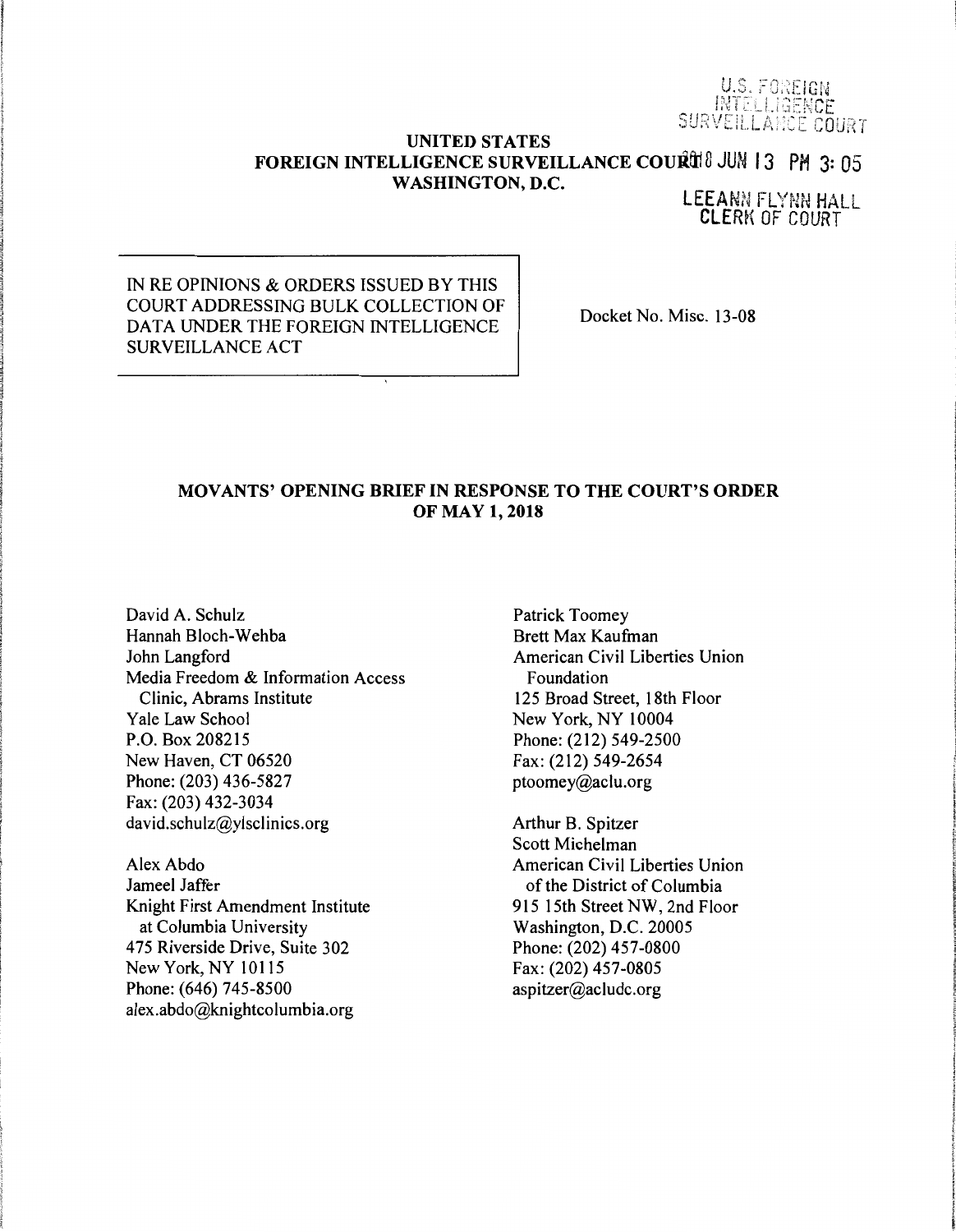| Ι.   |           | The Court has subject matter jurisdiction over this motion for access because the<br>FISC, like all Article III courts, has inherent authority over its records4 |  |  |  |  |
|------|-----------|------------------------------------------------------------------------------------------------------------------------------------------------------------------|--|--|--|--|
| II.  |           | The FISC, like all Article III courts, has ancillary jurisdiction over motions for                                                                               |  |  |  |  |
| III. |           | Holding that the FISC lacks power to hear right-of-access motions would<br>impermissibly strip the FISC of authority over its records and would contravene       |  |  |  |  |
|      | A.        | Holding that the FISC does not have jurisdiction to entertain a motion for<br>access to its records would effectively deprive it of control of its own           |  |  |  |  |
|      | <b>B.</b> | Holding that the FISC does not have jurisdiction to entertain right-of-<br>access motions would contravene Congress's intent to vest expertise on                |  |  |  |  |
| IV.  |           | Public disclosures of FISC opinions over the past four years support Movants'                                                                                    |  |  |  |  |
|      |           |                                                                                                                                                                  |  |  |  |  |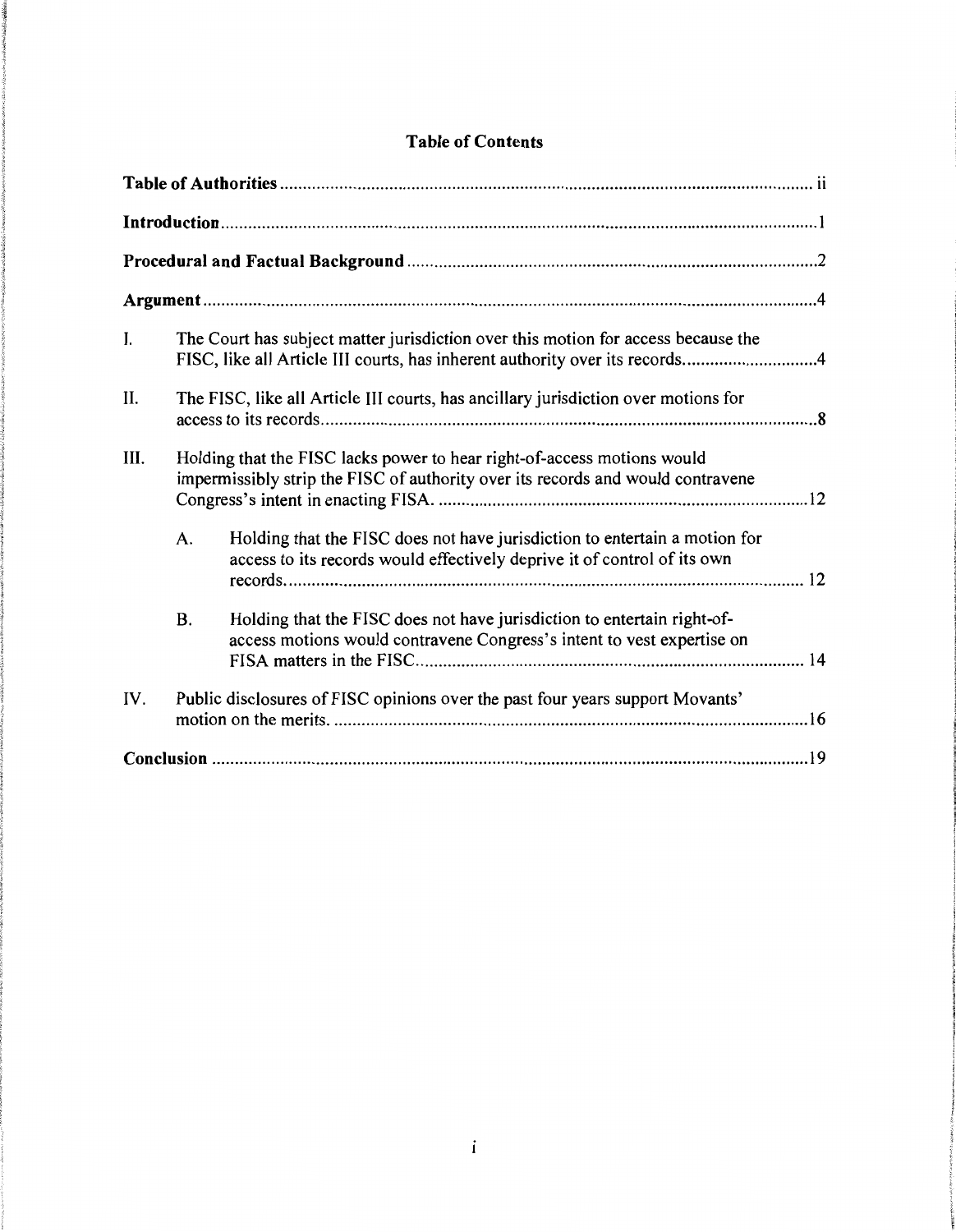# **Table of Authorities**

## **Cases**

| [Redacted],                                                |
|------------------------------------------------------------|
| Banks v. Manchester,                                       |
| Beckman Indus., Inc. v. Int'l Ins. Co.,                    |
| Carlson v. United States,                                  |
| Chambers v. NASCO, Inc.,                                   |
| Colo. River Water Conservation Dist. v. United States,     |
| Cooter & Gell v. Hartmarx Corp.,                           |
| Doe v. Pub. Citizen,                                       |
| Estee Candy Co. v. United States,                          |
| Flynt v. Lombardi,                                         |
| Gambale v. Deutsche Bank AG,                               |
| Garcia v. Teitler,                                         |
| Globe Newspaper Co. v. Super. Ct. for Norfolk Cty.,        |
| Great N. Ry. Co. v. Nat'l R.R. Adjustment Bd., First Div., |
| In re All Matters Submitted to the FISC,                   |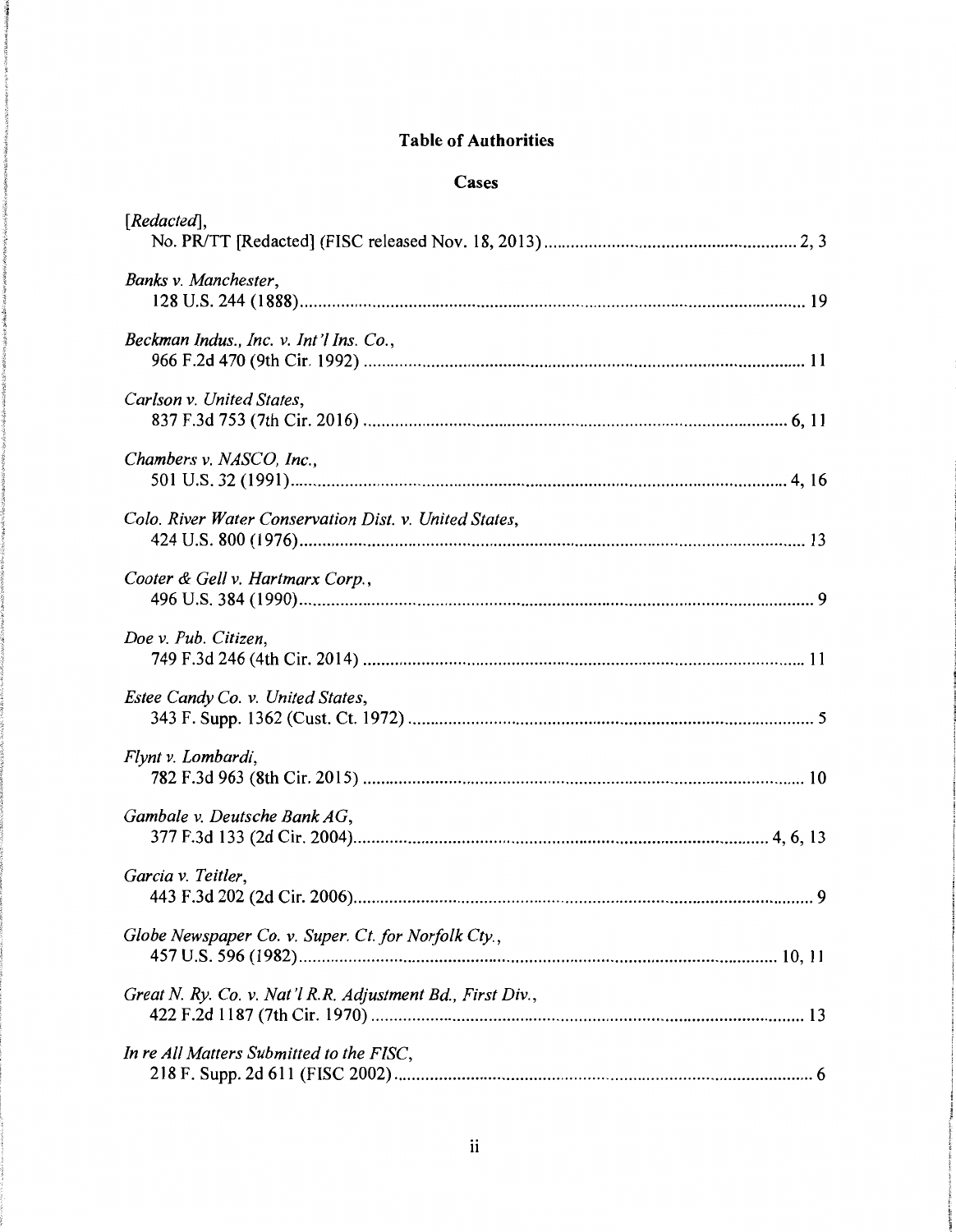| In re Alterra Healthcare Corp.,                                                                                                                         |
|---------------------------------------------------------------------------------------------------------------------------------------------------------|
| In re Application of the FBI for an Order Requiring the Production of Tangible<br>Things from [Redacted],                                               |
| In re Application of the FBI for an Order Requiring the Production of Tangible<br>Things from [Redacted],                                               |
| In re Austrian & German Bank Holocaust Litig.,                                                                                                          |
| In re Bennett Funding Grp., Inc.,                                                                                                                       |
| In re Certification of Questions of Law,                                                                                                                |
| In re Directives Pursuant to Section 105B of FISA,                                                                                                      |
| In re Motion for Release of Court Records,                                                                                                              |
| In re Orders of this Court Interpreting Section 215 of the PATRIOT Act,                                                                                 |
| In re Petition of Jennifer Granick & Riana Pfefferkorn,                                                                                                 |
| In re Production of Tangible Things from [Redacted],                                                                                                    |
| In re Sealed Case,                                                                                                                                      |
| In re Sealed Case,                                                                                                                                      |
| In re Symington,                                                                                                                                        |
| In the Matter of the Application of the United States for an Order Authorizing the<br>Physical Search of Nonresidential Premises and Personal Property, |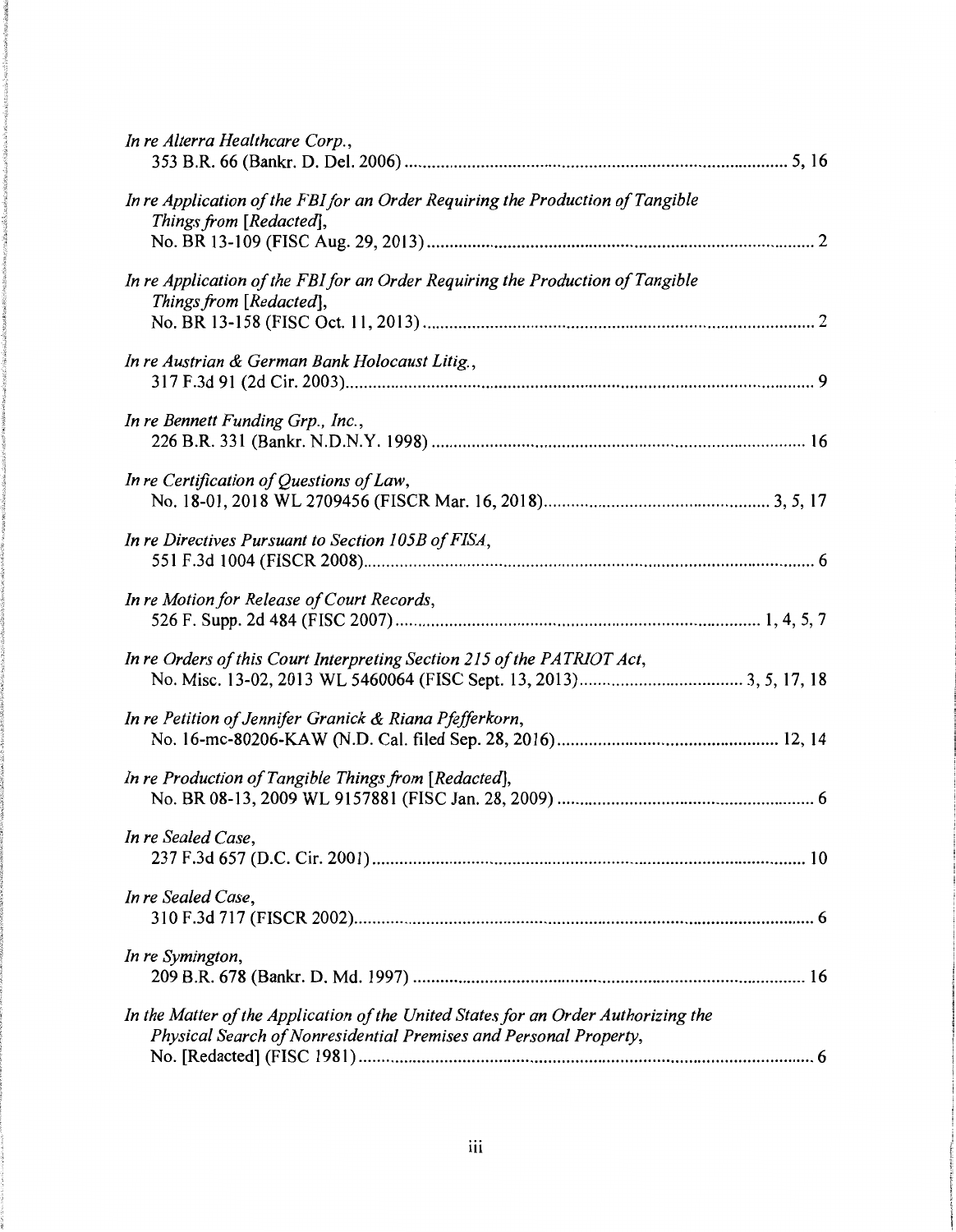| Jenkins v. Weinshienk,                                                        |
|-------------------------------------------------------------------------------|
| K.C. ex rel. Erica C. v. Torlakson,                                           |
| Kokkonen v. Guardian Life Ins. Co. of Am.,                                    |
| Laker Airways Ltd. v. Sabena, Belgian World Airlines,                         |
| Lin v. $DOJ$ ,                                                                |
| Link v. Wabash R.R. Co.,                                                      |
| Local Loan Co. v. Hunt,                                                       |
| Lowenschuss v. W. Publ'g Co.,                                                 |
| Matter of Kevork,                                                             |
| Matter of Leopold to Unseal Certain Elec. Surveillance Applications & Orders, |
| Nash v. Lathrop,                                                              |
| Nat'l City Mortg. Co. v. Stephen,                                             |
| Nixon v. Warner Commc'ns, Inc.,                                               |
| Oregonian Pub. Co. v. U.S. District Court,                                    |
| Pacesetter Sys., Inc. v. Medtronic, Inc.,                                     |
| Poliquin v. Garden Way, Inc.,                                                 |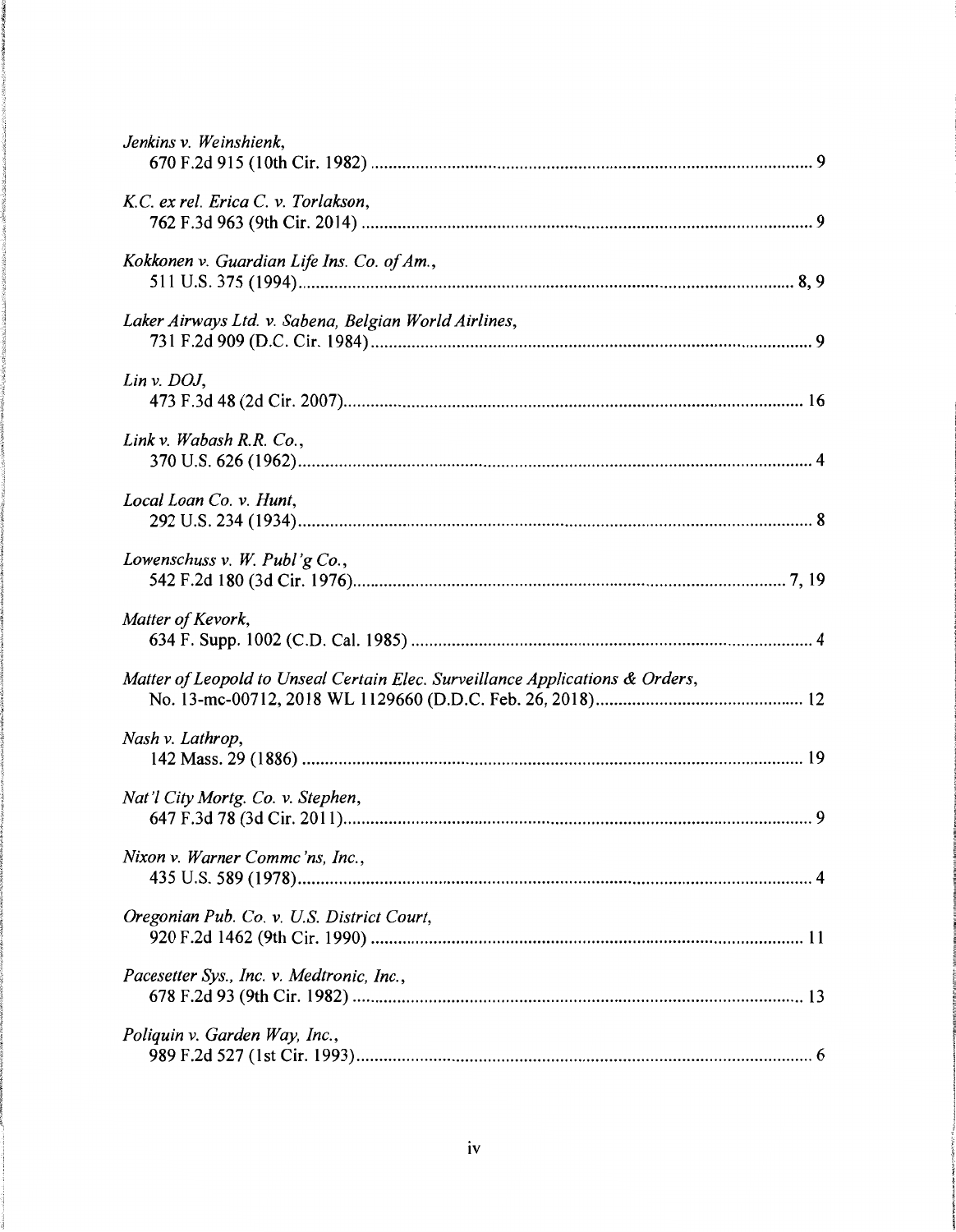| Precision Specialty Metals, Inc. v. United States, |
|----------------------------------------------------|
| Retamal v. U.S. Customs & Border Prot.,            |
| Richmond Newspapers, Inc. v. Virginia,             |
| Robb Evans & Assocs., LLC v. Holibaugh,            |
| Scheiner v. Wallace,                               |
| Sprague v. Ticonic Nat'l Bank,                     |
| Stam v. Derwinski,                                 |
| Sullivan v. Murphy,                                |
| Twitter, Inc. v. Holder,                           |
| U.S. Bancorp Mortg. Co. v. Bonner Mall P'ship,     |
| Union Oil Co. v. Leavell,                          |
| United States v. Amodeo,                           |
| United States v. Field,                            |
| United States v. Hershey,                          |
| United States v. Hubbard,                          |
| United States v. Hudson,<br>4.9                    |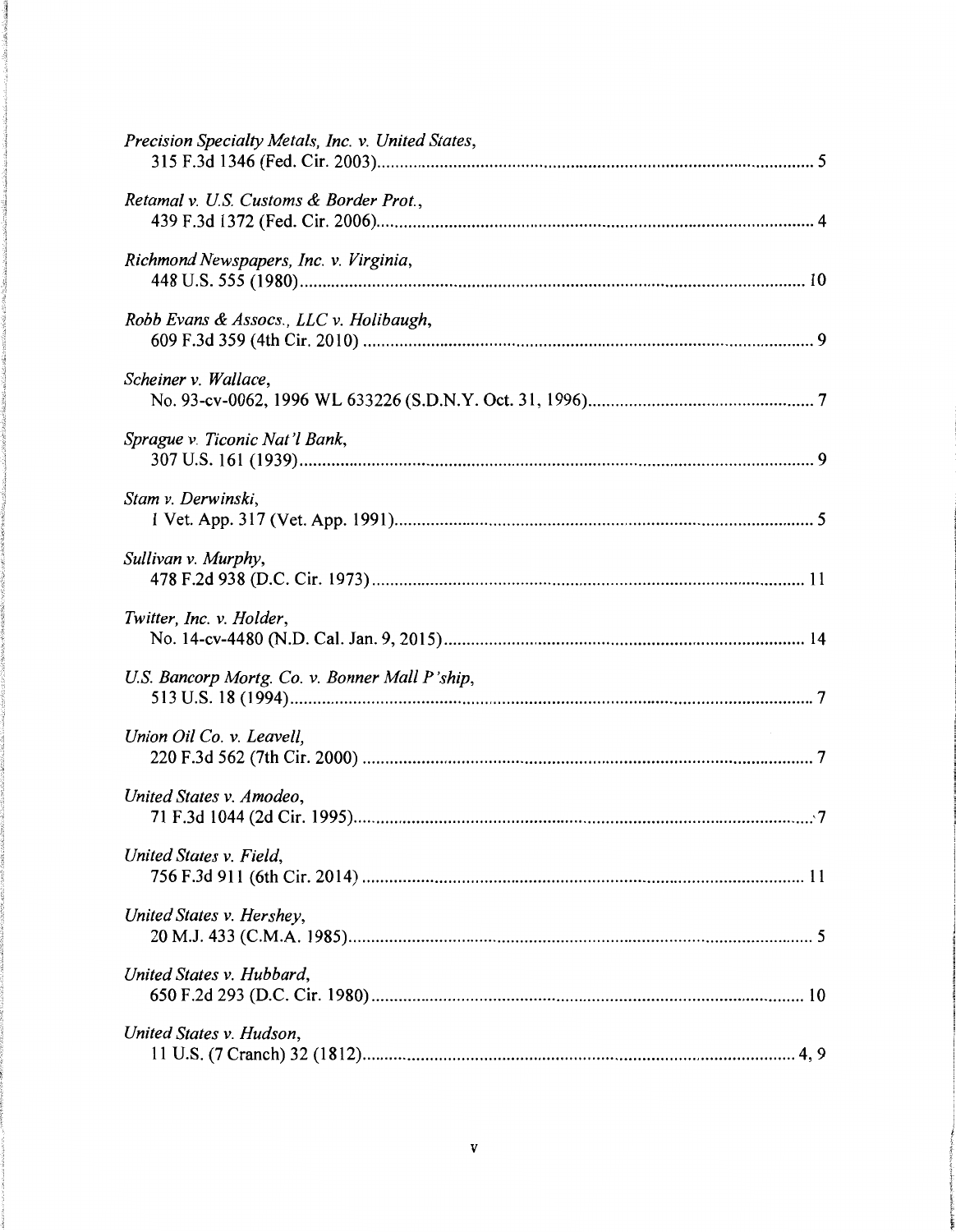| United States v. Meyer,                                                                                                                                       |  |  |  |  |
|---------------------------------------------------------------------------------------------------------------------------------------------------------------|--|--|--|--|
| United States v. Scott,                                                                                                                                       |  |  |  |  |
| W. Gulf Mar. Ass'n v. ILA Deep Sea Local 24, et al.,                                                                                                          |  |  |  |  |
| Young v. United States ex rel. Vuitton et Fils S.A.,                                                                                                          |  |  |  |  |
| <b>Rules</b>                                                                                                                                                  |  |  |  |  |
|                                                                                                                                                               |  |  |  |  |
| <b>Statutes</b>                                                                                                                                               |  |  |  |  |
|                                                                                                                                                               |  |  |  |  |
|                                                                                                                                                               |  |  |  |  |
|                                                                                                                                                               |  |  |  |  |
|                                                                                                                                                               |  |  |  |  |
|                                                                                                                                                               |  |  |  |  |
|                                                                                                                                                               |  |  |  |  |
| Uniting and Strengthening America by Fulfilling Rights and Ensuring Effective<br>Discipline Over Monitoring Act, Pub. L. No. 114-23, 129 Stat. 268 (2015)  18 |  |  |  |  |
| <b>Other Authorities</b>                                                                                                                                      |  |  |  |  |
| 13 Charles Alan Wright et al., Federal Practice & Procedure (3d ed. 2018) 8, 9                                                                                |  |  |  |  |
|                                                                                                                                                               |  |  |  |  |
| Letter from Hon. John D. Bates, Dir. of the Admin. Off. of U.S. Courts, to Hon.                                                                               |  |  |  |  |
| President's Review Group on Intelligence & Communications Technologies,                                                                                       |  |  |  |  |
| Privacy and Civil Liberties Oversight Board, Report on the Telephone Records                                                                                  |  |  |  |  |
|                                                                                                                                                               |  |  |  |  |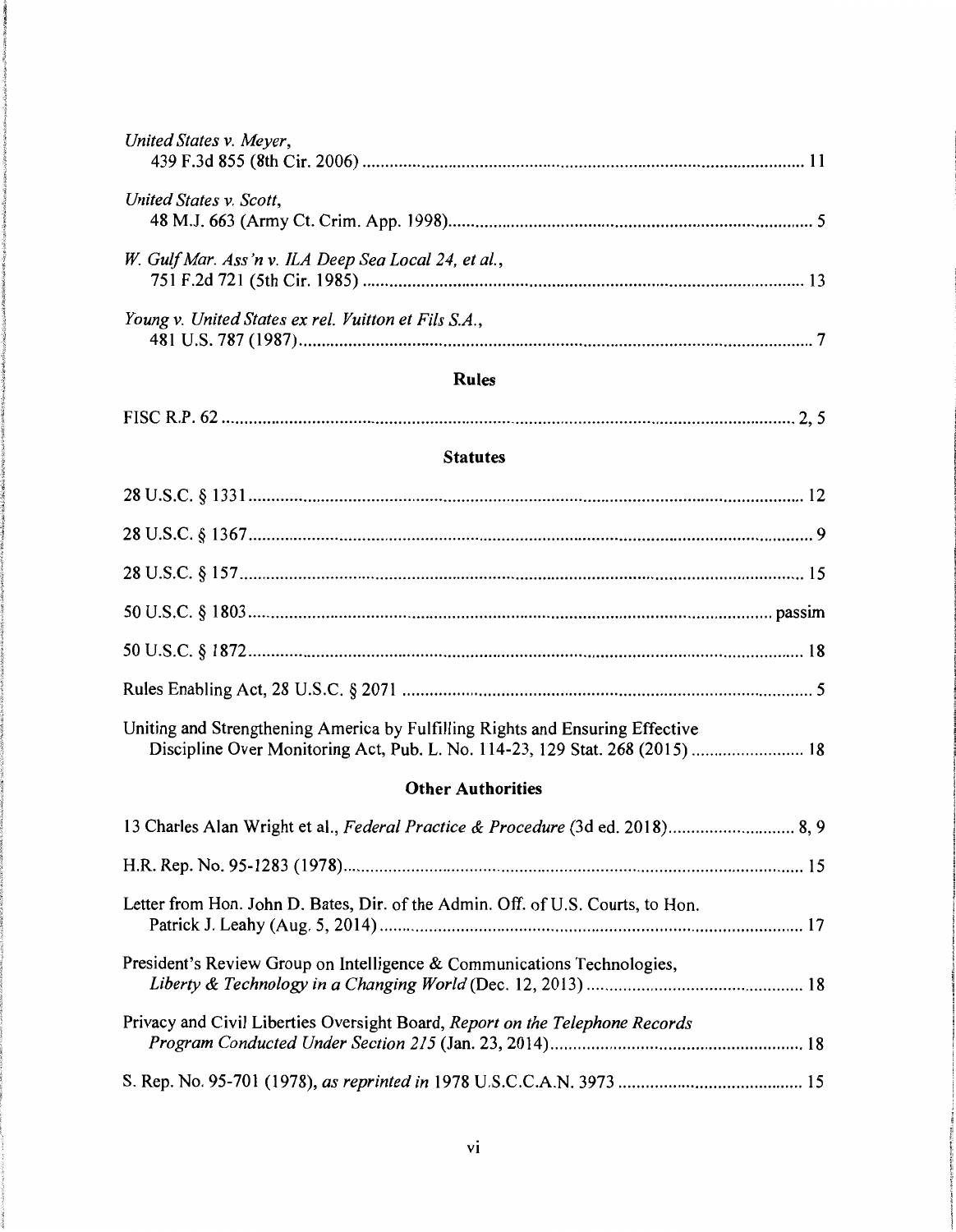### **Introduction**

This Court has subject matter jurisdiction over Movants' motion for access to the FISC's judicial opinions on two independent grounds.

First, as the FISC previously held, the Court has inherent authority and jurisdiction to adjudicate such a motion pursuant to its inherent, supervisory power over its own records. *See In re Motion for Release of Court Records,* 526 F. Supp. 2d 484, 486-87 (FISC 2007). The FISC, like other Article III (and even most Article I) courts, possesses inherent powers essential to its functions as a court, including the power to regulate public access to the judicial opinions it issues. In FISA, Congress recognized the FISC's inherent powers, and the Court's own rules specifically reflect its authority to decide when the FISC's opinions should be released to the public.

Second, even if this Court accepts the proposition that it lacks the fundamental, inherent powers of other courts, the FISC may exercise ancillary jurisdiction over Movants' motion. Movants' motion for access to the Court's opinions is ancillary to the Court's proceedings ruling on government surveillance applications-proceedings over which the Court has undisputed jurisdiction. Thus, just as courts have recognized the existence of ancillary jurisdiction over motions seeking to bar public access to judicial records, so too may Article III courts exercise ancillary jurisdiction over claims seeking to vindicate a public right of access.

Moreover, for the Court to decide that it lacks subject matter jurisdiction over Movants' motion would be contrary to existing FISC precedent and would have the perverse effect of forcing *other* courts to decide whether and when the public has a right of access to *this* Court's judicial opinions. Even if the FISC lacked jurisdiction to resolve Movants' motion, the federal district courts would have jurisdiction to hear such First Amendment claims. But such a result

 $\mathbf{1}$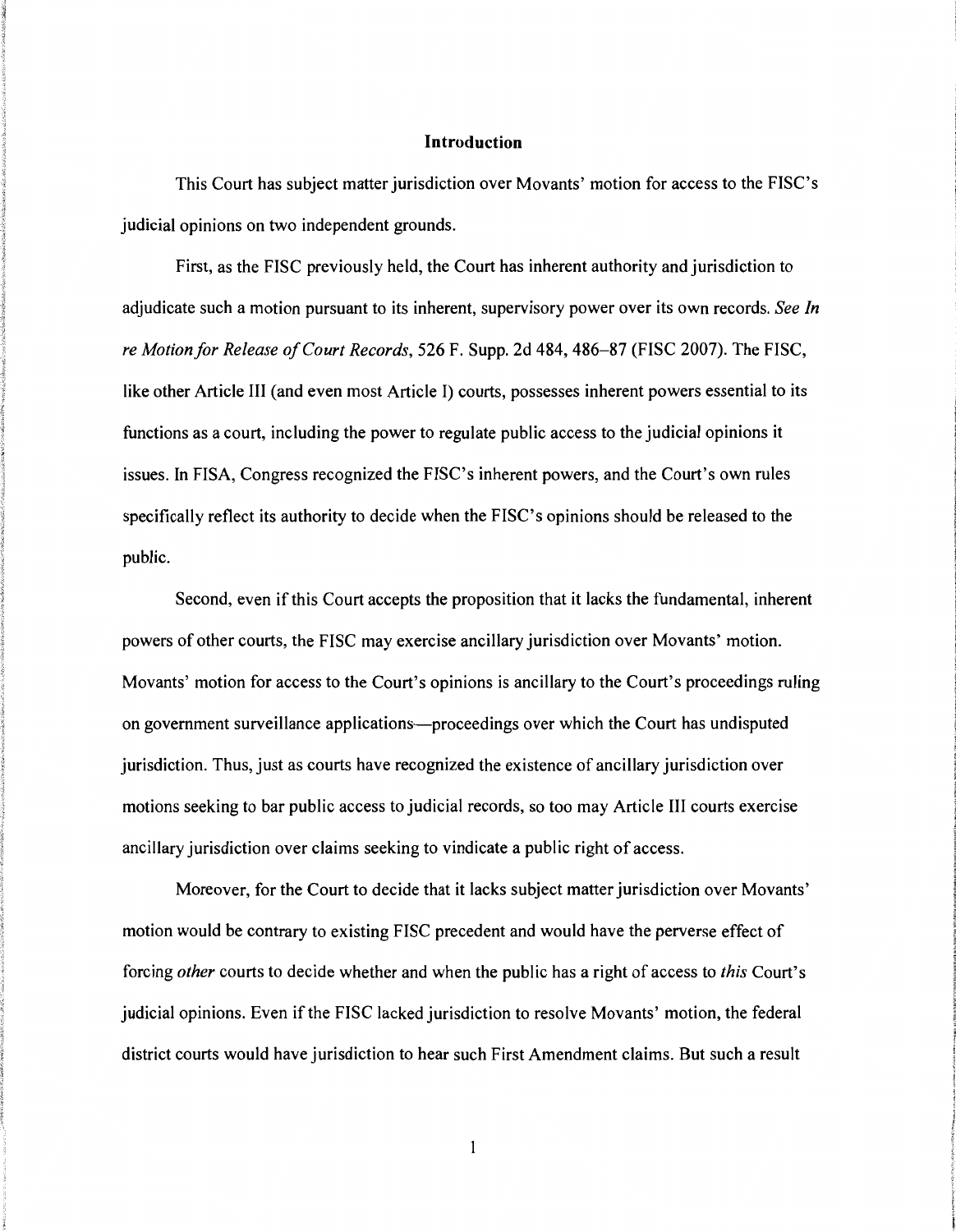would be at clear odds with FISA's purpose of developing and relying on this Court's expertise in the consideration of matters relating to foreign intelligence surveillance. As a specialized Article III court created to oversee foreign intelligence surveillance, the FISC has both the power and the expertise to resolve motions for public access to its foundational opinions.

### **Procedural and Factual Background**

On November 6, 2013, Movants filed the motion at issue here, seeking the release-pursuant to the First Amendment right of access and FISC Rule 62--of any FISC opinions addressing "the bulk collection of Americans' information." Mot. for Release of Court Records at 2. Movants filed the motion to inform the public about how the FISC construes the scope of government surveillance authority when intelligence agencies seek to collect Americans' information in bulk.

In response, the government identified four opinions of this Court. Two of the opinions had previously been released in redacted form by the FISC.<sup>1</sup> The two others were released by the government, also with redactions, while Movants' motion was pending. 2 The redactions in the opinions are substantial, making it difficult for a reader and the public to understand the FISC's legal analysis. In two of the opinions, dozens of pages are almost entirely redacted. *See* Kollar-Kotelly Opinion at 8-9, 31-38, 73-79; Bates Opinion at 36-52, 57-70. In addition, certain key facts, definitions, and concepts have been redacted, such as the types of "metadata" that the FISC

<sup>&</sup>lt;sup>1</sup> Amended Memorandum Opinion, *In re Application of the FBI for an Order Requiring the Production of Tangible Things.from [Redacted],* No. BR 13-109 (FISC Aug. 29, 2013), https://perma.cc/LF5Z-VCFR ("Eagan Opinion") (released Sept. 17, 2013); Memorandum, *In re Application of the FBI for an Order Requiring the Production of Tangible Things.from [Redacted],* No. BR 13-158 (FISC Oct. 11, 2013), https://perma.cc/NWZ2-MXZU ("McLaughlin Opinion") (released Oct. 18, 2013).

<sup>&</sup>lt;sup>2</sup> Opinion and Order, *[Redacted]*, No. PR/TT [Redacted] (FISC released Nov. 18, 2013), http://1.usa.gov/19Ct5rl ("Kollar-Kotelly Opinion"); Memorandum Opinion, *[Redacted],* No. PR/TT [Redacted] (FISC released Nov. 18, 2013), http://1.usa.gov/19Ct7O5 ("Bates Opinion").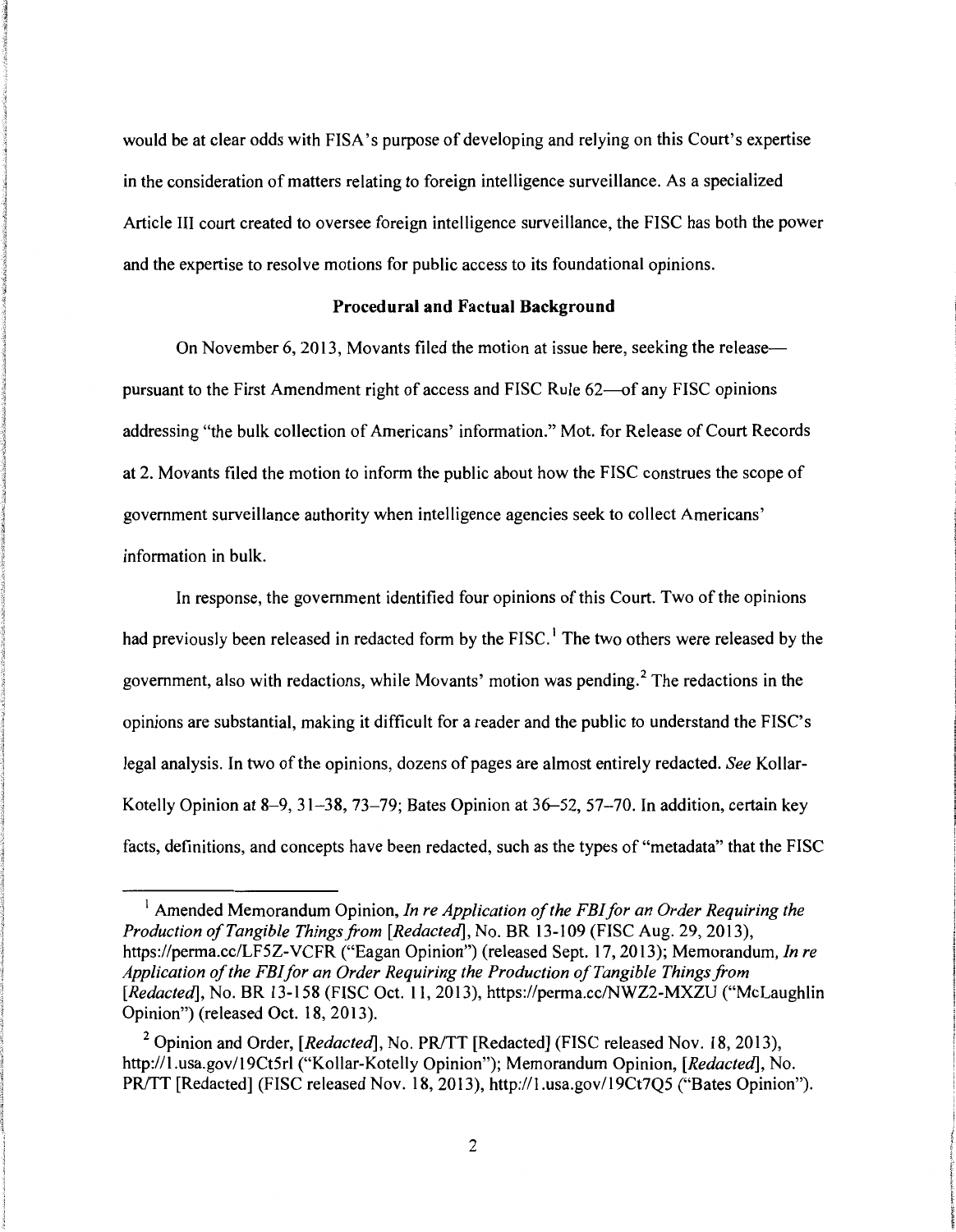reasoned were not protected by the Fourth Amendment and could therefore be collected in bulk by the government.<sup>3</sup>

There is no indication in the public record that the FISC had any role in determining which portions of its own opinions should be made public. The government appears to have determined unilaterally which parts of the FISC's orders should be redacted and kept secret. By contrast, in response to a separate access motion brought by the ACLU, the FISC required the government to explain and justify its proposed withholdings in another FISC opinion. 4 That review proved essential to securing public access to the court's opinion.<sup>5</sup> Once required to defend its withholdings, the government abandoned many of them. Nothing similar occurred here.

On March 16, 2018, following proceedings in this Court, the FISCR determined that Movants have standing to seek public release of the FISC's opinions. *Jn re Certification of Questions of Law,* No. 18-01, 2018 WL 2709456 (FISCR Mar. 16, 2018). The Court has now directed the parties to address a separate issue: whether the FISC has subject matter jurisdiction over Movants' motion for access. May 1, 2018 Briefing Order. The Court also invited Movants to address the merits of their claim "to the extent additional briefing relates to legal authority that has not been addressed in their prior submissions to the Court." *Id.* 

<sup>&</sup>lt;sup>3</sup> See Kollar-Kotelly Opinion at 7–11, 19 ("[Redacted] like other forms of metadata, is not protected by the Fourth Amendment  $\dots$ ."); Bates Opinion at 2, 35, 71 ("The government") requests authority to [redacted] categories of [sixteen pages of redacted material].").

<sup>4</sup>*See* Order, *In re Orders of this Court Interpreting Section 215 of the PATRIOT Act ("In re Section 215 Orders"),* No. Misc. 13-02 (FISC Nov. 20, 2013), https://perma.cc/29WY-TUGV.

<sup>5</sup> Opinion and Order, *In re Section 215 Orders,* No. Misc. 13-02 (FISC Aug. 7, 2014), https://perma.cc/KE97-PZWC.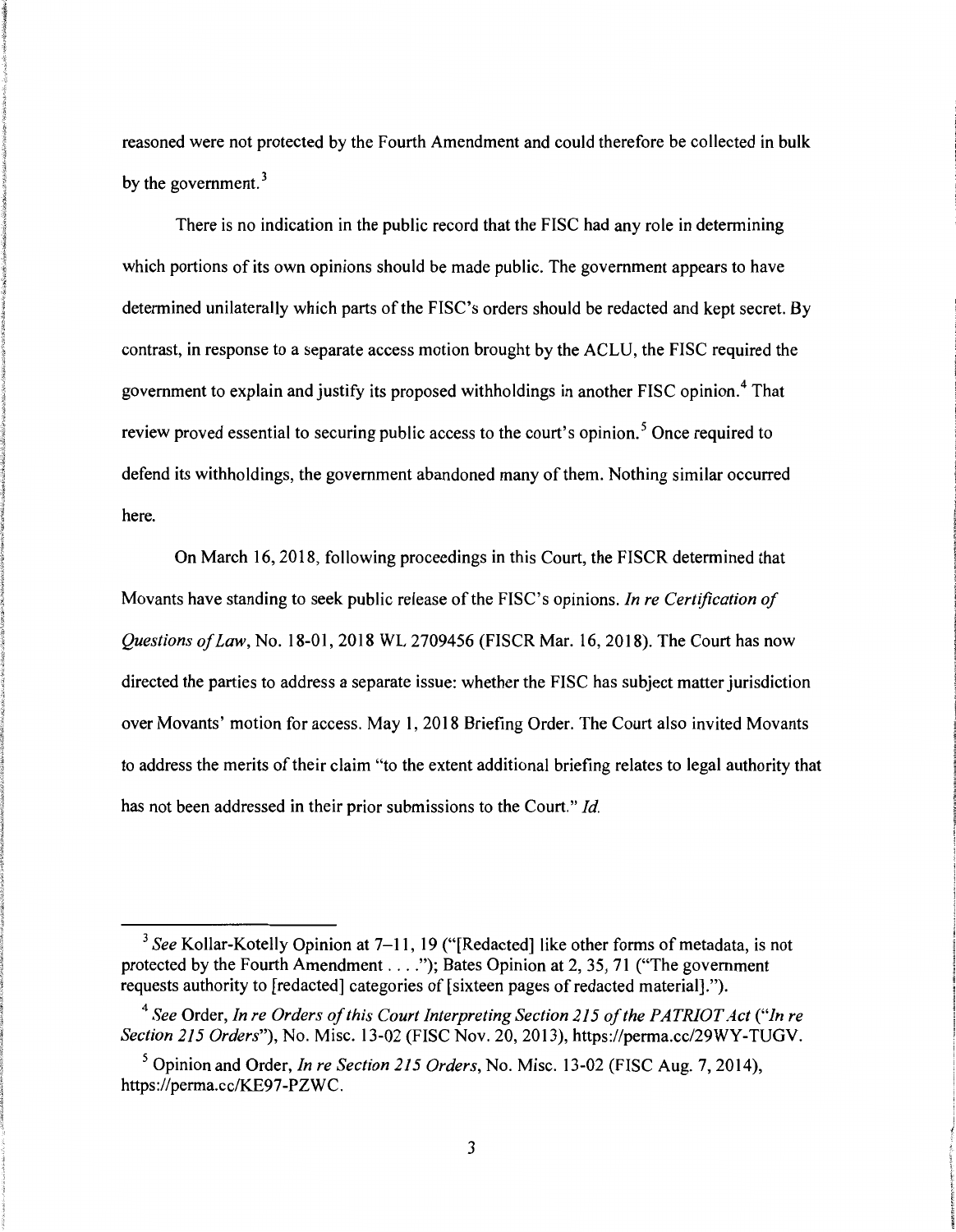#### Argument

## I. The Court has subject matter jurisdiction over this motion for access because the FISC, like all Article Ill courts, has inherent authority over its records.

All Article III courts enjoy "certain implied powers [that] necessarily result to our Courts of justice from the nature of their institution." *Chambers v. NASCO, Inc.,* 501 U.S. 32, 43 (1991) (alteration removed) (quoting *United States v. Hudson,* 11 U.S. (7 Cranch) 32, 34 (1812)). These inherent powers are "governed not by rule or statute but by the control necessarily vested in courts to manage their own affairs so as to achieve the orderly and expeditious disposition of cases." *Linkv. Wabash R.R. Co.,* 370 U.S. 626, 630-31 (1962). Inherentjudicial authority includes the powers to punish contempt, to regulate admission to the bar, to discipline attorney misconduct, to dismiss lawsuits for failure to prosecute, and to enforce decorum in the courtroom. *See Chambers,* 501 U.S. at 43-44. It also encompasses the "supervisory power over [a court's] own records and files"—a power that includes jurisdiction to entertain claims for access to court records. *Nixon v. Warner Commc 'ns, Inc.,* 435 U.S. 589, 598 (1978); *see Gambale v. Deutsche Bank AG,* 377 F.3d 133, 140 (2d Cir. 2004) (a court's supervisory power over its own records is "fundamental"). As the FISC has previously held, "it would be quite odd if the FISC did not have jurisdiction in the first instance to adjudicate a claim of right to the court's very own records and files." *In re Motion for Release of Court Records,* 526 F. Supp. 2d at 486-87, 497.

As a specialized Article III court, the FISC "retains all the inherent powers that any court has." *Matter of Kevork,* 634 F. Supp. 1002, 1014 (C.D. Cal. 1985), *aff'd,* 788 F.2d 566 (9th Cir. 1986). That is unsurprising, as other specialized Article III courts (and even most Article I courts) possess these inherent powers, too. *See, e.g., Retamal v. US. Customs* & *Border Prot.,*  439 F.3d 1372, 1376 (Fed. Cir. 2006) (discussing inherent powers of the Court of International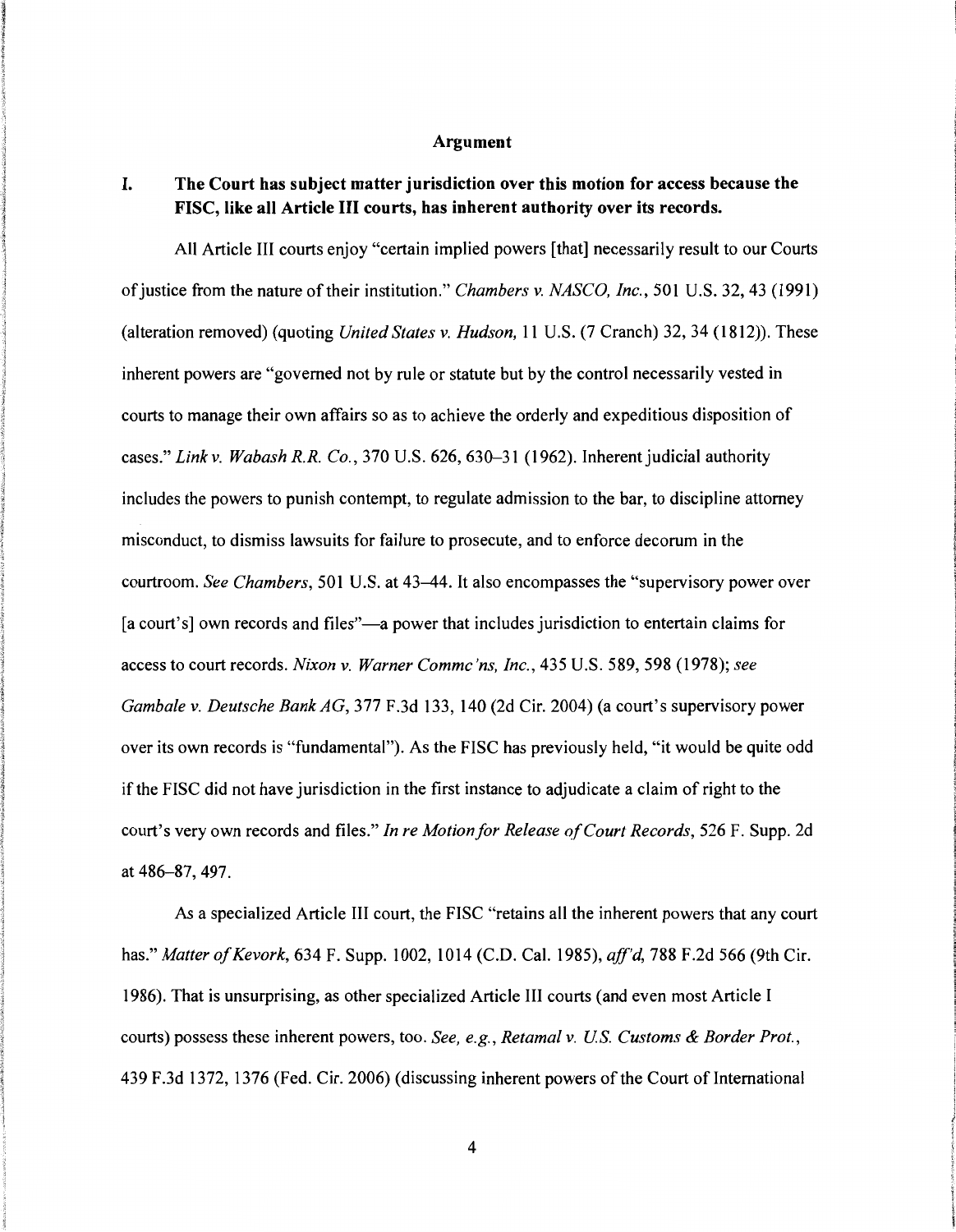Trade, a specialized Article III court); *Precision Specialty Metals, Inc. v. United States,* 315 F .3d 1346, 1358 (Fed. Cir. 2003) (same); *Estee Candy Co. v. United States,* 343 F. Supp. 1362, 1363 (Cust. Ct. 1972) (U.S. Customs Court, the former incarnation of the Court of International Trade, discussing its inherent power to "regulate and protect" officers of the court); *United States v. Hershey,* 20 M.J. 433, 436-38 (C.M.A. 1985) (applying First Amendment right-of-access test to military court-martial); *United States v. Scott,* 48 M.J. 663, 665 (Army Ct. Crim. App. 1998) (same); *In re Alterra Healthcare Corp.,* 353 B.R. 66, 73-74 (Bankr. D. Del. 2006) (same as to bankruptcy proceeding); *Stam v. Derwinski,* 1 Vet. App. 317, 319-20 (Vet. App. 1991) (same as to appeal in Court of Veterans Appeals). Indeed, Congress acknowledged the Court's inherent powers in FISA, and provided that the FISC "may establish such rules and procedures, and take such actions, as are reasonably necessary to administer [its] responsibilities under this chapter," 50 U.S.C. *§§* 1803(g)(l), (h). *See also* Rules Enabling Act, 28 U.S.C. *§* 207l(a) ("The Supreme Court and all courts established by Act of Congress may from time to time prescribe rules for the conduct of their business."). FISC Rule 62 preserves the Court's power to exercise control over its records, and the FISC has on multiple occasions recognized its inherent power and jurisdiction to entertain a motion for access to those records. *See In re Motion for Release of Court Records,* 526 F. Supp. 2d at 486-87, 497; *In re Section 215 Orders,* No. Misc. 13-02, 2013 WL 5460064, at \*5 (FISC Sept. 13, 2013).

In its recent briefing to the FISCR in this case, the government did not seriously dispute either the FISC's inherent power to control its records or its jurisdiction to adjudicate third-party claims of access. Instead, it contended that the FISC's inherent power extends only to cases "before it," not to "new cases." Gov't Opening Br. at 23-24, *In re Certification of Questions of Law,* No. 18-01 (FISCR Feb. 23, 2018), https://perma.cc/5DRU-63K7. But the power to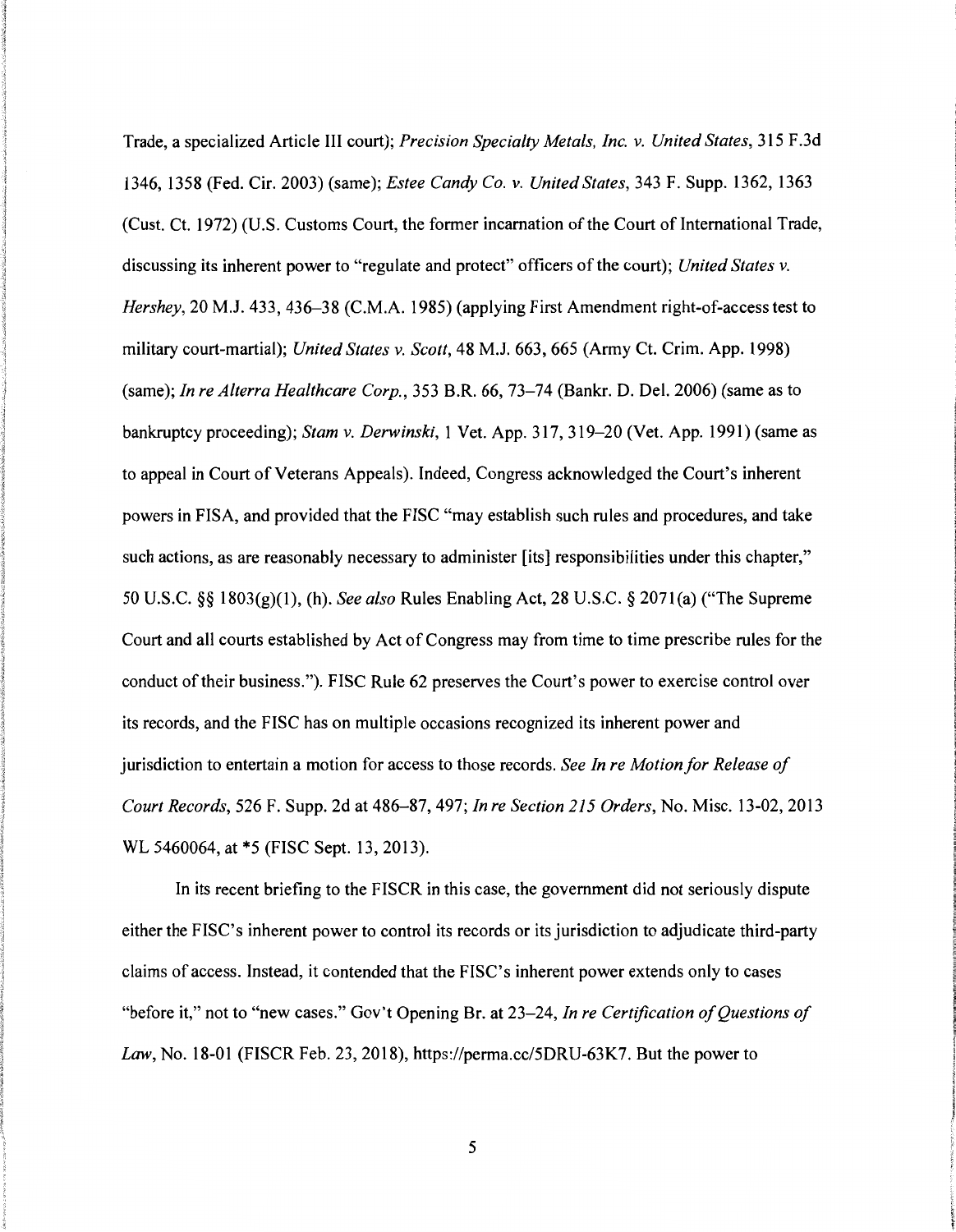adjudicate motions for access to court records derives from a court's authority and control over those records and thus persists even after the underlying dispute has ended. Whether a case is pending or terminated, "[s]o long as [court files] remain under the aegis of the court, they are superintended by the judges who have dominion over the court." *Gambale*, 377 F.3d at 141; *see*, *e.g., Carlson v. United States,* 837 F.3d 753, 756-57 (7th Cir. 2016) (adjudicating request to unseal 70-year-old grand jury records). Indeed, the ongoing nature of a court's "retained power" over its records "provides a safety valve for public interest concerns, changed circumstances[,] or any other basis that may reasonably be offered for later adjustment," *Poliquin v. Garden Way, Inc.*, 989 F.2d 527, 535 (1st Cir. 1993)—concerns pointedly raised by Movants' motion.

Moreover, if this Court lacks the inherent powers enjoyed by other Article III (and Article I) courts, this Court could not properly have published its rulings on earlier occasions, including as far back as 1981. *See In the Matter of the Application of the United States for an Order Authorizing the Physical Search of Nonresidential Premises and Personal Property,* No. [Redacted] (FISC 1981), https://perma.ccN3XT-SY5V; *see also In re All Matters Submitted to the FISC,* 218 F. Supp. 2d 611 (FISC 2002), *abrogated by In re Sealed Case,* 310 F .3d 717 (FISCR 2002); *In re Directives Pursuant to Section 105B of FISA ("In re Directives"),* 551 F .3d 1004, 1016 (FISCR 2008) ("It would serve the public interest and the orderly administration of justice to publish this opinion."). And it is not clear on what basis this Court would be able to enforce its rulings with contempt, though both this Court and the FISCR have unmistakably relied upon their power to do so. *See, e.g., In re Production of Tangible Things.from [Redacted],*  No. BR 08-13, 2009 WL 9157881, at \*1 (FISC Jan. 28, 2009) (in response to government misrepresentations as part of FISC proceeding, ordering briefing on "whether the Court should take action regarding persons responsible for any misrepresentations to the Court or violation of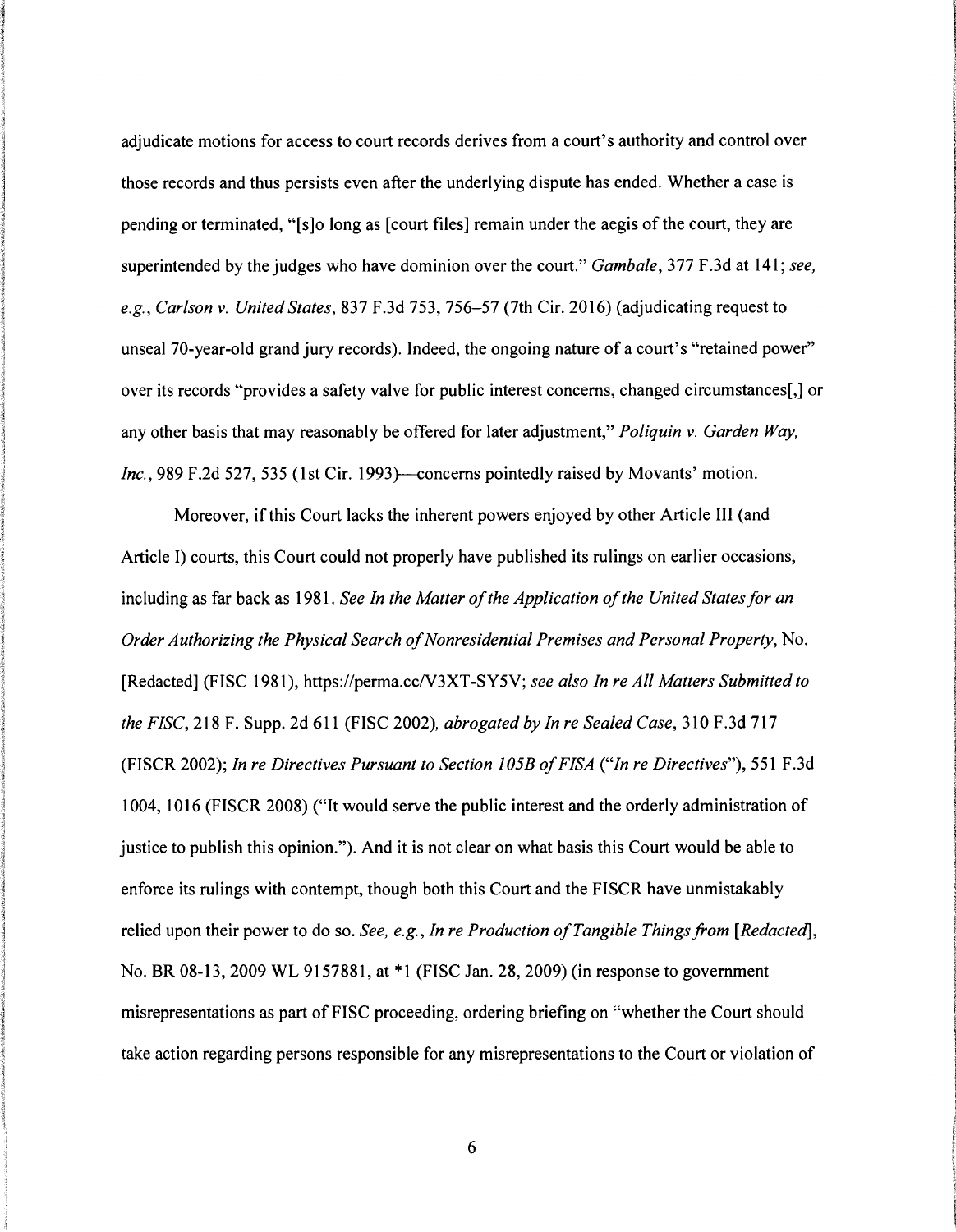its Orders ... through its contempt powers"); *In re Directives,* 551 F .3d at 1017 ("Any violation of this Order shall immediately be brought to the Court's attention. The unauthorized use or disclosure of classified information pertaining to this case may violate federal criminal law and could result in civil or criminal penalties for contempt of court."); *see also* Gov't Opp. 3, *In re Motion/or Release of Court Records,* 526 F. Supp. 2d 484 (FISC Aug. 31, 2007),

https://perma.cc/2984-LKRQ (conceding that the FISC has the inherent power of contempt).

Although courts' inherent powers are limited to those "necessary to permit the courts to function," *Young v. United States ex rel. Vuitton et Fils S.A.,* 481 U.S. 787, 819-820 (1987) (Scalia, J., concurring in judgment), the publication of opinions—at times in response to claims of public access-is a necessary and essential power. As the Third Circuit has explained:

As ours is a common-law system based on the "directive force" of precedents, its effective and efficient functioning demands wide dissemination of judicial decisions.... Even that part of the law which consists of codified statutes is incomplete without the accompanying body of judicial decisions construing the statutes. Accordingly, under our system of jurisprudence the judiciary has the duty of publishing and disseminating its decisions.

*Lowenschuss v.* W. *Publ'g Co.,* 542 F.2d 180, 185 (3d Cir. 1976) (quoting Benjamin N. Cardozo, *The Nature of the Judicial Process* 20, 21-22 (1963)); *see Scheiner v. Wallace,* No. 93-cv-0062, 1996 WL 633226, at \* 1 (S.D.N. Y. Oct. 31, 1996) ("The public interest in an accountable judiciary generally demands that the reasons for a judgment be exposed to public scrutiny." (citing *United States v. Amodeo,* 71F.3d1044, 1048-49 (2d Cir. 1995))). Dissemination of judicial opinions is necessary both for the public to understand what the law is and to preserve the legitimacy of the judicial process. *See US. Bancorp Mortg. Co. v. Bonner Mall P 'ship,* 513 U.S. 18, 26 (1994) ("[J]udicial precedents are ... valuable to the legal community as a whole. They are not merely the property of private litigants."); *accord Lowenschuss,* 542 F.2d at 185; *see also Union Oil Co. v. Leavell,* 220 F.3d 562, 568 (7th Cir. 2000) (Easterbrook, J.) ("What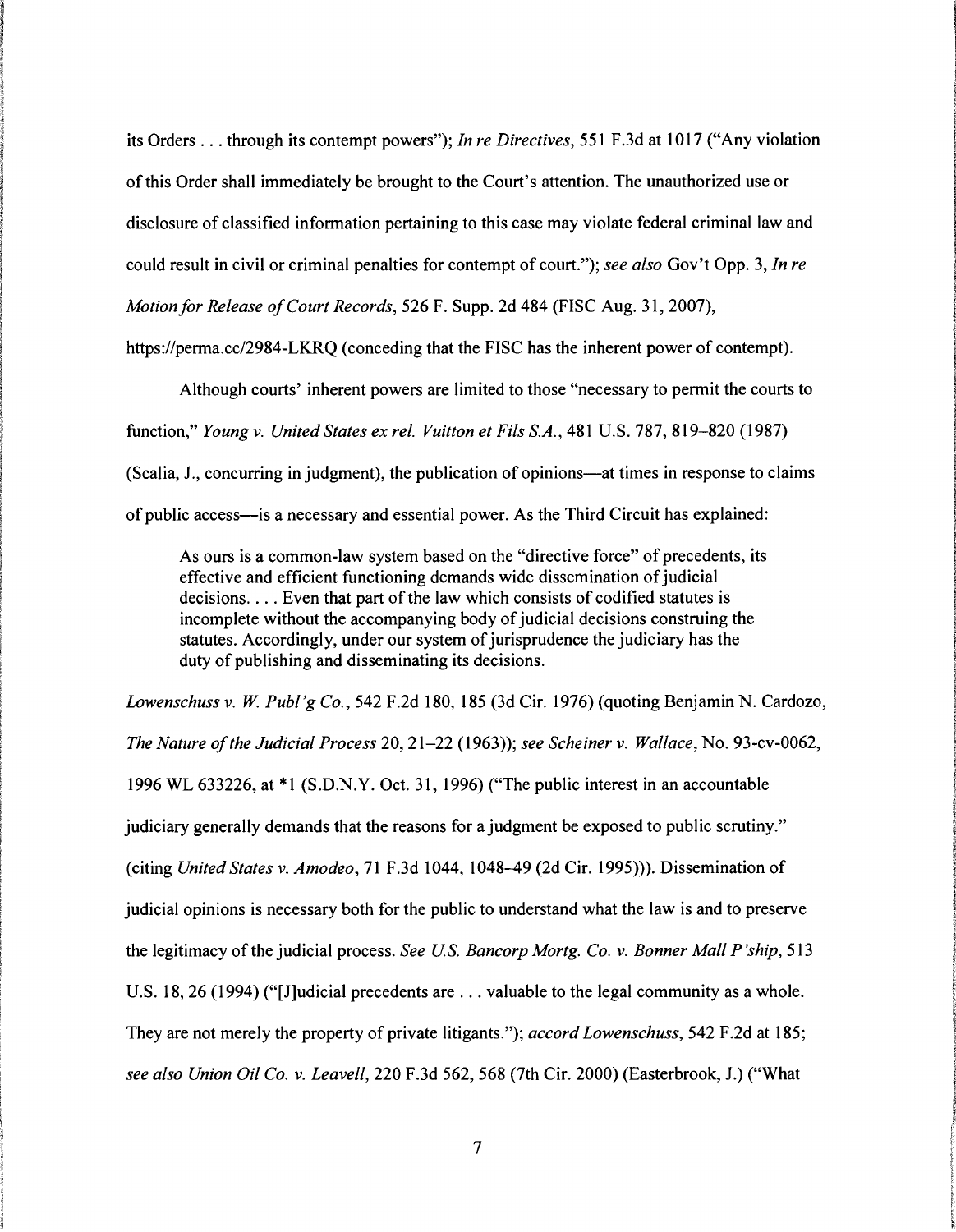happens in the halls of government is presumptively public business. Judges deliberate in private but issue public decisions after public arguments based on public records. The political branches of government claim legitimacy by election, judges by reason. Any step that withdraws an element of the judicial process from public view makes the ensuing decision look more like fiat, which requires compelling justification."). Because publication of judicial opinions is a fundamental—and therefore necessary and inherent—power of all Article III courts, this Court has jurisdiction to consider motions seeking just that.

### II. The FISC, like all Article III courts, has ancillary jurisdiction over motions for access to its records.

In addition to its inherent judicial power, this Court has an independent basis for exercising power over Movants' motion: ancillary jurisdiction. As Wright and Miller explain, courts may exercise ancillary jurisdiction over "a *claim* or an *incidental proceeding* (not a *case*  itself) that does *not* satisfy requirements of an independent basis of subject matter jurisdiction." 13 Charles Alan Wright et al., *Federal Practice* & *Procedure* § 3523 (3d ed. 2018) ("Wright and Miller") (emphasis in original). In proceedings like these, in which claims are both "ancillary and dependent, the jurisdiction of the court follows that of the original cause." *Local Loan Co. v. Hunt,* 292 U.S. 234, 239 (1934). Here, the Court may exercise ancillary jurisdiction because this motion concerns access to the Court's own opinions, which it issued in ruling on the surveillance applications brought before it. *See* 50 U.S.C. §§ 1803-1805.

**In Additional INVESTIGATION Musicipal Accounts INVESTIGATION** Professional and **Victorian in Victorian pro**cravements PACK/WIN.HOM/0997/999992

**INTERNATIONAL PROPERTY** 

Village Cart Andrea School

**Inchession of the Action including** 

**INTERNATIONAL CONTINUES industrial ISSUED** Krak Total Military St. *<i><u><b>PERDITY</u>*</u> **In South Art** ! **Interested** 

International Charlot Constitution r {' **Information of Socialists** '

The Supreme Court has recognized that federal courts retain ancillary jurisdiction to entertain motions or incidental proceedings when necessary to "protect [their] proceedings and vindicate [their] authority." *Kokkonen v. Guardian Life Ins. Co. of Am.,* 511 U.S. 375, 379, 380 (1994). "Under this concept, a district court acquires jurisdiction of a case or controversy in its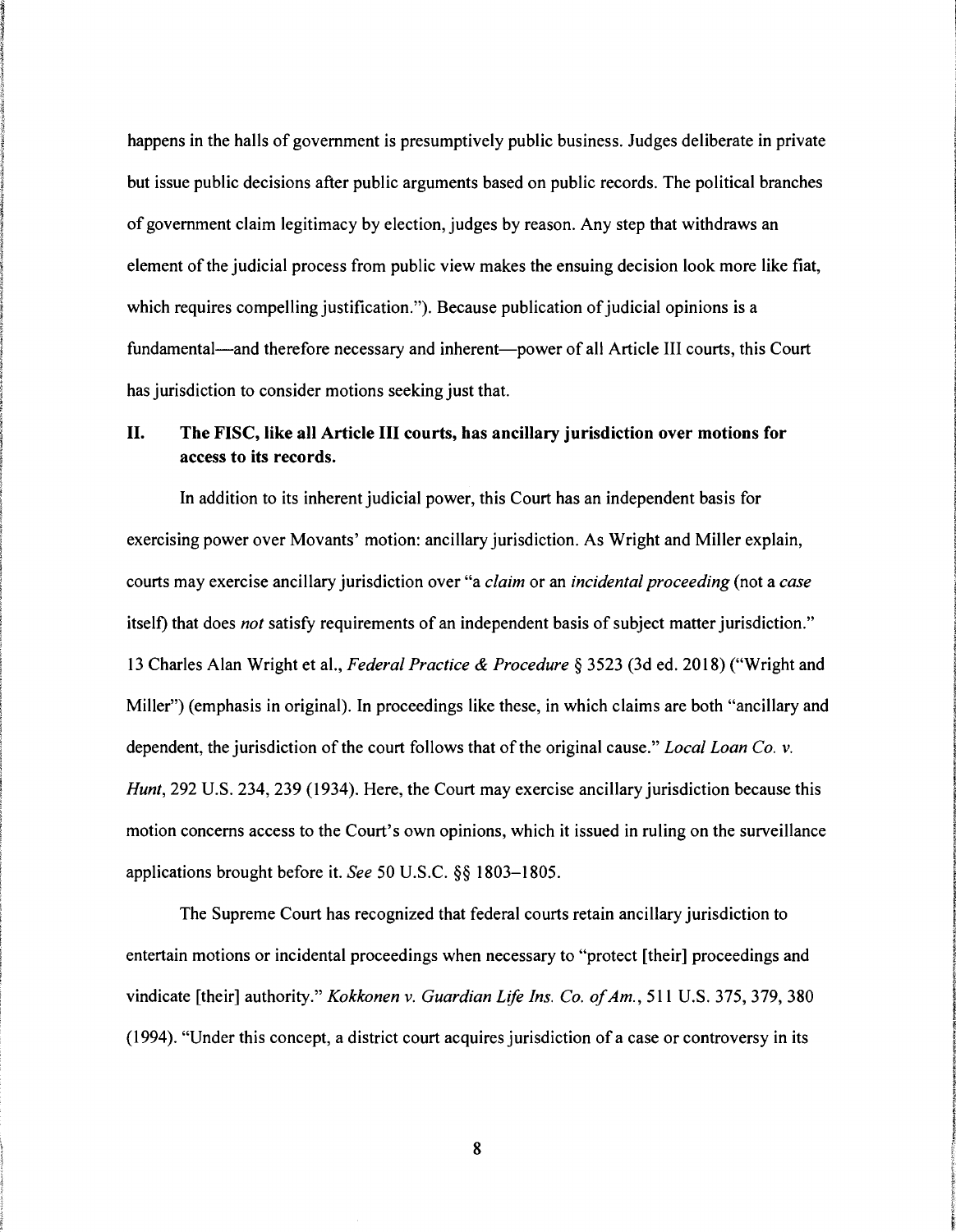entirety, and, as an incident to the full disposition of the matter, may hear collateral proceedings when necessary to allow it to vindicate its role as a tribunal." Wright and Miller § 3523.2.<sup>6</sup> Courts routinely exercise ancillary jurisdiction over a broad range of proceedings related to functions that lie at the core of the judicial power. *See, e.g., Jenkins v. Weinshienk,* 670 F.2d 915, 918 (10th Cir. 1982) ("Ancillary jurisdiction rests on the premise that a federal court acquires jurisdiction of a case or controversy in its entirety. Incident to the disposition of the principal issues before it, a court may decide collateral matters necessary to render complete justice."); *Garcia v. Teitler,* 443 F .3d 202, 208 (2d Cir. 2006) (same). 7 In *Kokkonen* itself, for example, the Supreme Court recognized that a court may exercise ancillary jurisdiction to exercise its contempt power. 511 U.S. at 379-80 (citing *Hudson,* 11 U.S. (7 Cranch) at 34 ("To fine for contempt-imprison for contumacy-inforce the observance of order, &c. are powers which cannot be dispensed with in a Court, because they are necessary to the exercise of all others.")).

Significantly, courts have also exercised ancillary jurisdiction over motions to maintain judicial records under seal. In *United States v. Hubbard,* for example, the D.C. Circuit held that a court may exercise ancillary jurisdiction over the motion of a third-party intervenor in a criminal case that the district court should maintain certain documents under seal. 650 F.2d 293, 307

 $6$  Congress codified a subset of the courts' authority to exercise ancillary jurisdiction in 28 U.S.C. § 1367. However, Congress "did not codify all of common law ancillary jurisdiction." *Robb Evans* & *Assocs., LLC v. Holibaugh,* 609 F.3d 359, 363 (4th Cir. 2010). Section 1367 "does not affect common law ancillary jurisdiction 'over related *proceedings* that are technically separate from the initial case that invoked federal subject matter jurisdiction,' which remains governed by case law." *Id.* (citing Wright & Miller,§ 3523.2); *see also Nat'/ City Mortg. Co. v. Stephen*, 647 F.3d 78, 85 (3d Cir. 2011) ("In other words, a court may exercise jurisdiction over related matters arising out of the case in which it has initial jurisdiction.").

<sup>7</sup>*See Cooter* & *Gell v. Hartmarx Corp.,* 496 U.S. 384, 395 (1990) (proceedings related to costs, attorneys' fees, and sanctions); *Sprague v. Ticonic Nat'/ Bank,* 307 U.S. 161, 170 (1939) (same); *K.C. ex rel. Erica* C. *v. Torlakson,* 762 F.3d 963, 968 (9th Cir. 2014) (same); *In re Austrian* & *German Bank Holocaust Litig.,* 317 F.3d 91, 99 (2d Cir. 2003) (same); *Laker Airways Ltd. v. Sabena, Belgian World Airlines,* 731 F.2d 909, 938 (D.C. Cir. 1984) (proceedings related to "defensive" anti-suit injunctions).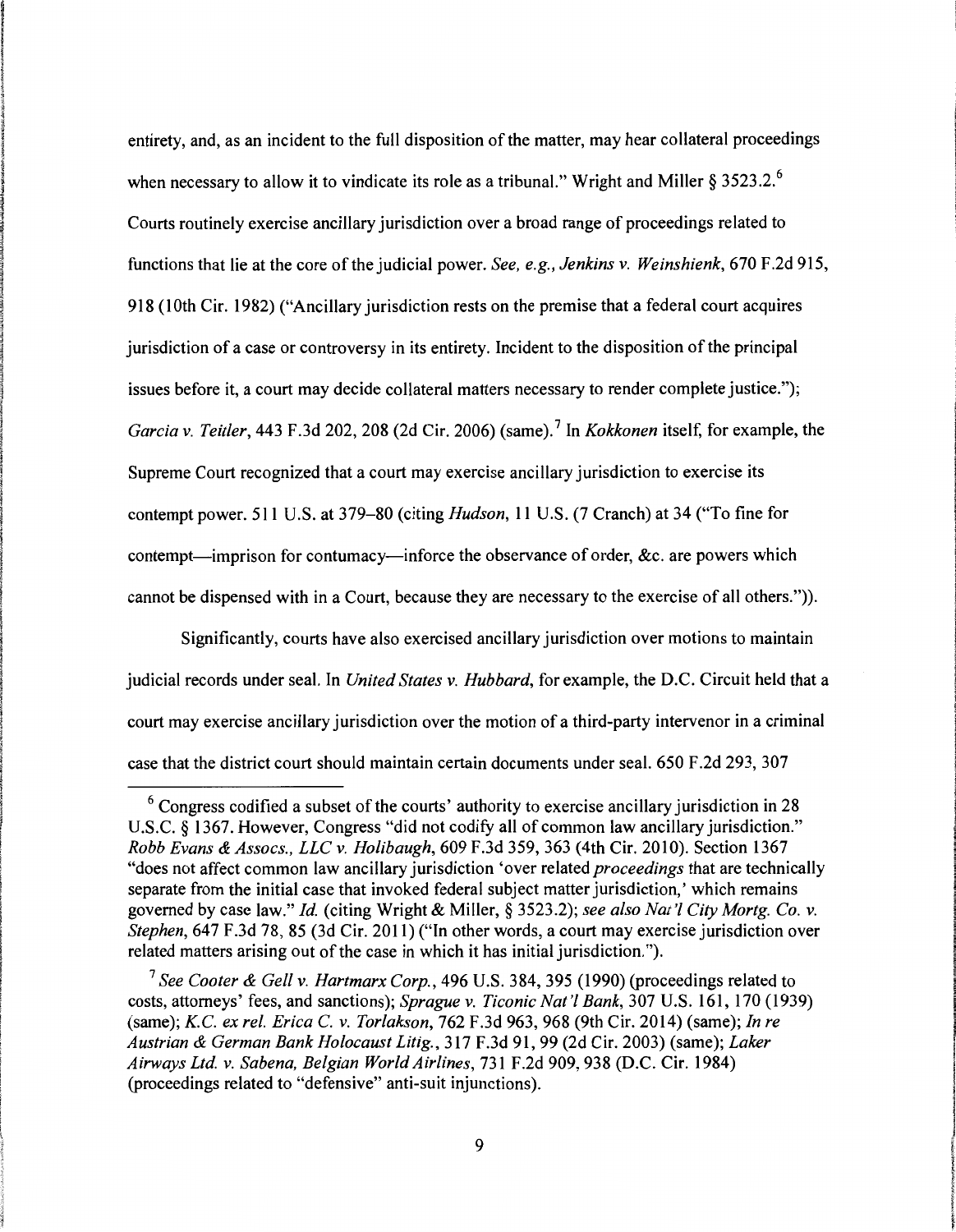(D.C. Cir. 1980). Furthermore, as a procedural matter, the appeals court found it appropriate for the intervenor to invoke the trial court's jurisdiction by "proceed[ing] by simple motion." *Id.* at 310. Rejecting the intervenor's petition for a writ of mandamus, the D.C. Circuit emphasized that the trial court should *itself* consider the claim, "especially where, as here, the matter is urgent and largely dependent on an extensive record with which the trial judge is intimately familiar." *Id.* at 309; *see also In re Sealed Case,* 237 F.3d 657, 664 (D.C. Cir. 2001) (concluding that appellants "properly initiated" a separate "ancillary proceeding" seeking to maintain documents under seal).

Just as courts have recognized the existence of ancillary jurisdiction over a motion seeking to *prevent* public access to judicial records, so too may Article III courts exercise jurisdiction over claims seeking to vindicate a public right of access. Access to a court's records, or a court's proceedings, is so intimately connected with a court's ability to conduct its day-today affairs and to control the cases that come before it, that courts plainly have ancillary jurisdiction to consider motions for access collateral to those underlying proceedings. No other court is positioned to rule quickly, or with the same knowledge of the underlying facts. *See generally Richmond Newspapers, Inc. v. Virginia,* 448 U.S. 555, 560-61 (1980) (describing trial court's order to clear the courtroom and subsequent hearing to address the parties' interests in closure); *Globe Newspaper Co. v. Super. Ct.for Norfolk Cty.,* 457 U.S. 596, 609 n.25 (1982) (recognizing trial court's ability to ascertain the various parties' interests in public access versus closure). It would be incongruous—not to mention inefficient—to require such motions to be brought before a different court, in a different proceeding. Unsurprisingly, neither the Supreme Court nor the lower courts have suggested such a rule. *Flynt v. Lombardi,* 782 F .3d 963, 966-67 (8th Cir. 2015) (collecting cases holding that intervention, not filing a separate action, is the appropriate procedural vehicle for access claims seeking judicial records); *cf Beckman Indus.,*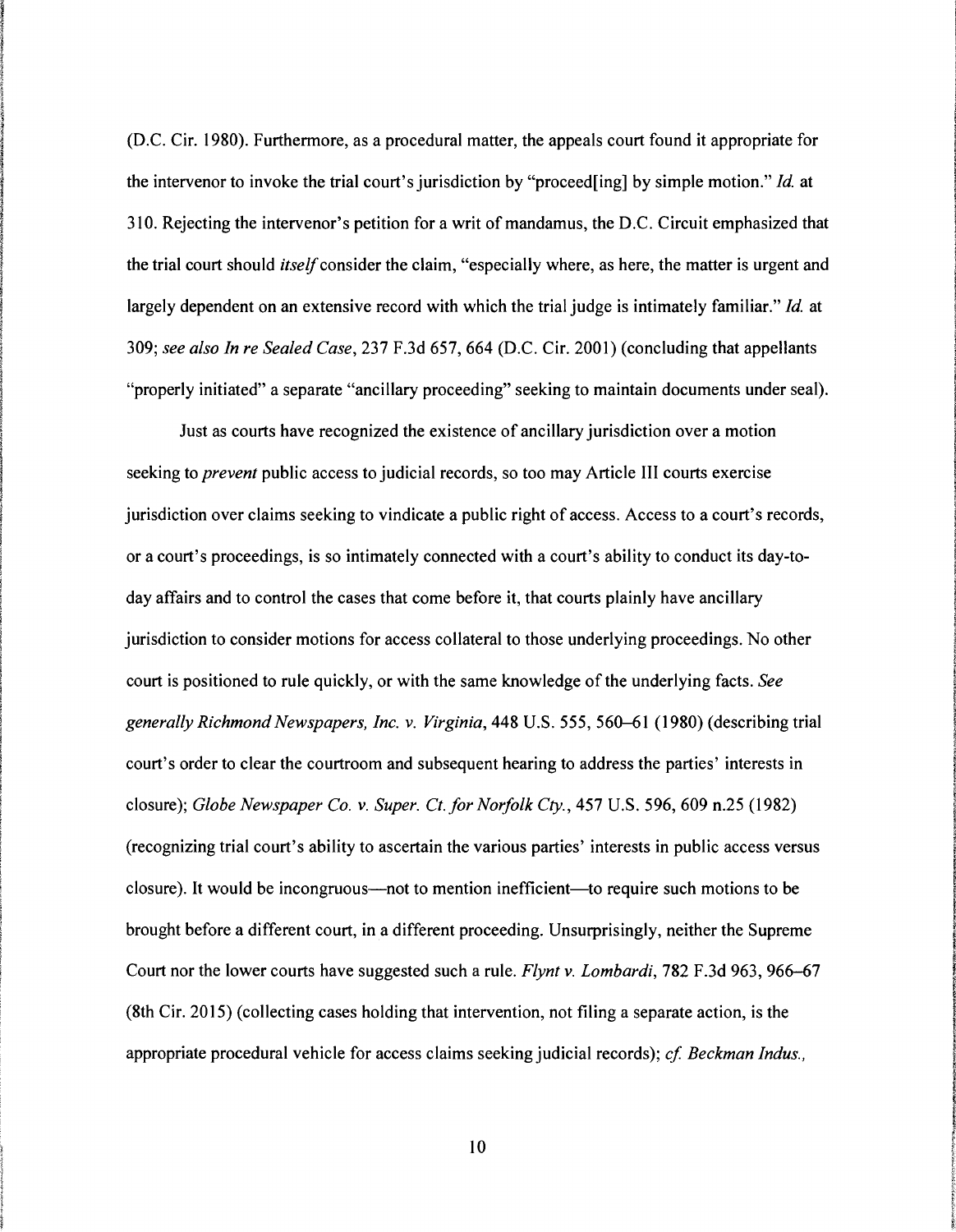*Inc. v. lnt'l Ins. Co.,* 966 F.2d 470, 473 (9th Cir. 1992) (no independent jurisdictional basis required for access claims). Instead, the Supreme Court has explained that when representatives of the press and general public assert a First Amendment right of access to judicial proceedings, they *"must* be given an opportunity to be heard on the question of their exclusion." *Globe Newspaper Co.,* 457 U.S. at 609 n.25 (1982) (emphasis added).

Where a court's records are at issue, ancillary jurisdiction remains even after the underlying proceeding has concluded. For example, courts have exercised ancillary jurisdiction to "order the expungement of records, including arrest records," when the maintenance of those public records compounds an infringement of constitutional rights. *Sullivan v. Murphy,* 4 78 F .2d 938, 968 (D.C. Cir. 1973); *see United States v. Field,* 756 F.3d 911, 916 (6th Cir. 2014) ("[F]ederal courts ... retain ancillary jurisdiction over motions [for expungement] challenging an unconstitutional conviction."); *United States v. Meyer,* 439 F.3d 855, 861 (8th Cir. 2006) (recognizing federal courts' ancillary jurisdiction to expunge court records of an unlawful arrest or conviction). Similarly, courts have entertained claims of a First Amendment right of access to their records even long after the original litigation has concluded. *See, e.g., Carlson,* 837 F.3d at 756-57 (adjudicating request to unseal 70-year-old grand jury records); *Doe v. Pub. Citizen,* 749 F.3d 246, 253 (4th Cir. 2014) (directing district court to unseal records requested in postjudgment motion); *Oregonian Pub. Co. v. U.S. District Court*, 920 F.2d 1462, 1468 (9th Cir. 1990) (directing district court to unseal plea agreement after defendant pleaded guilty and was sentenced). District courts have also adjudicated petitions seeking to unseal search warrants and records of electronic surveillance and to publicly docket those records. *See, e.g.,* Petition to Unseal, *In re Petition of Jennifer Granick & Riana Pfefferkorn*, No. 16-mc-80206-KAW (N.D. Cal. Sep. 28, 2016) (ECF No. 1 ); *Matter of Leopold to Unseal Certain Elec. Surveillance*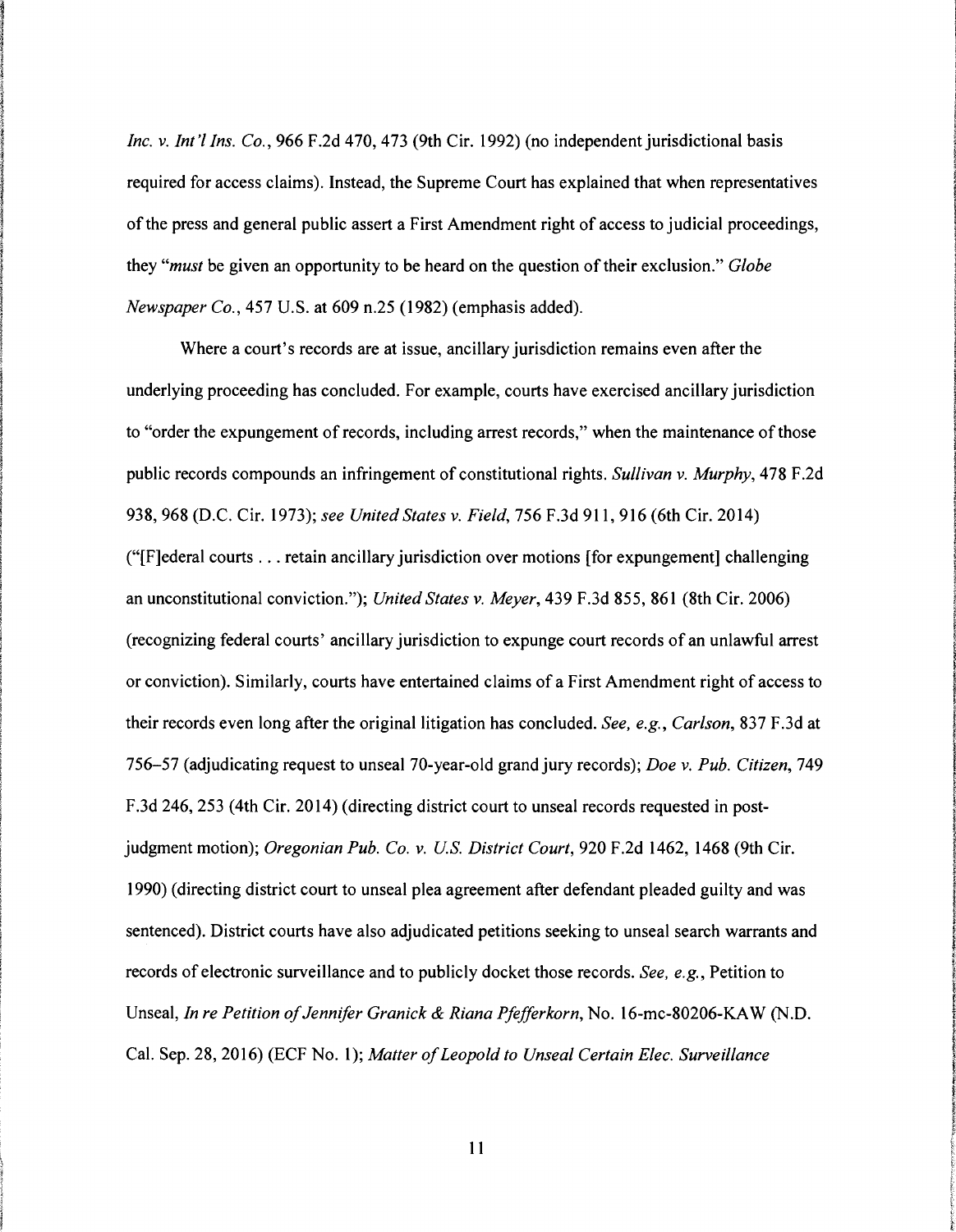*Applications* & *Orders,* No. 13-mc-00712, 2018 WL 1129660, at \*1 (D.D.C. Feb. 26, 2018) (entertaining claim to "unseal almost twenty years of sealed government applications, and related orders, to obtain information about, and the contents of, electronic communications in criminal investigations now closed"). Courts have exercised jurisdiction over these petitions even where petitioners have been unable-because of widespread sealing-to identify the specific cases or docket numbers to which they are seeking public access.

In short, this Court's jurisdiction over individual surveillance applications and proceedings provides ancillary jurisdiction over motions for public access concerning those same applications and proceedings-access that goes to the heart of the Court's role as an adjudicative tribunal.

# III. Holding that the FISC lacks power to hear right-of-access motions would impermissibly strip the FISC of authority over its records and would contravene Congress's intent in enacting FISA.

Either as a matter of inherent power or ancillary jurisdiction or both, the Court has power to adjudicate movant's request for access. Holding otherwise would create anomalous results that would deprive the FISC of its inherent authority over its records and clash with the purpose of FISA.

### A. Holding that the FISC does not have jurisdiction to entertain a motion for access to its records would effectively deprive it of control of its own records.

If this Court did not have jurisdiction to entertain First Amendment right-of-access motions, Movants would be forced to bring their motion in a federal district court, which plainly would have jurisdiction to entertain the constitutional claims presented. *See* 28 U .S.C. § 1331. Doing so, however, would create a range of thorny problems.

As demonstrated above, this Court's subject matter jurisdiction to adjudicate motions for access to its own opinions is entwined with its inherent authority as a tribunal. A determination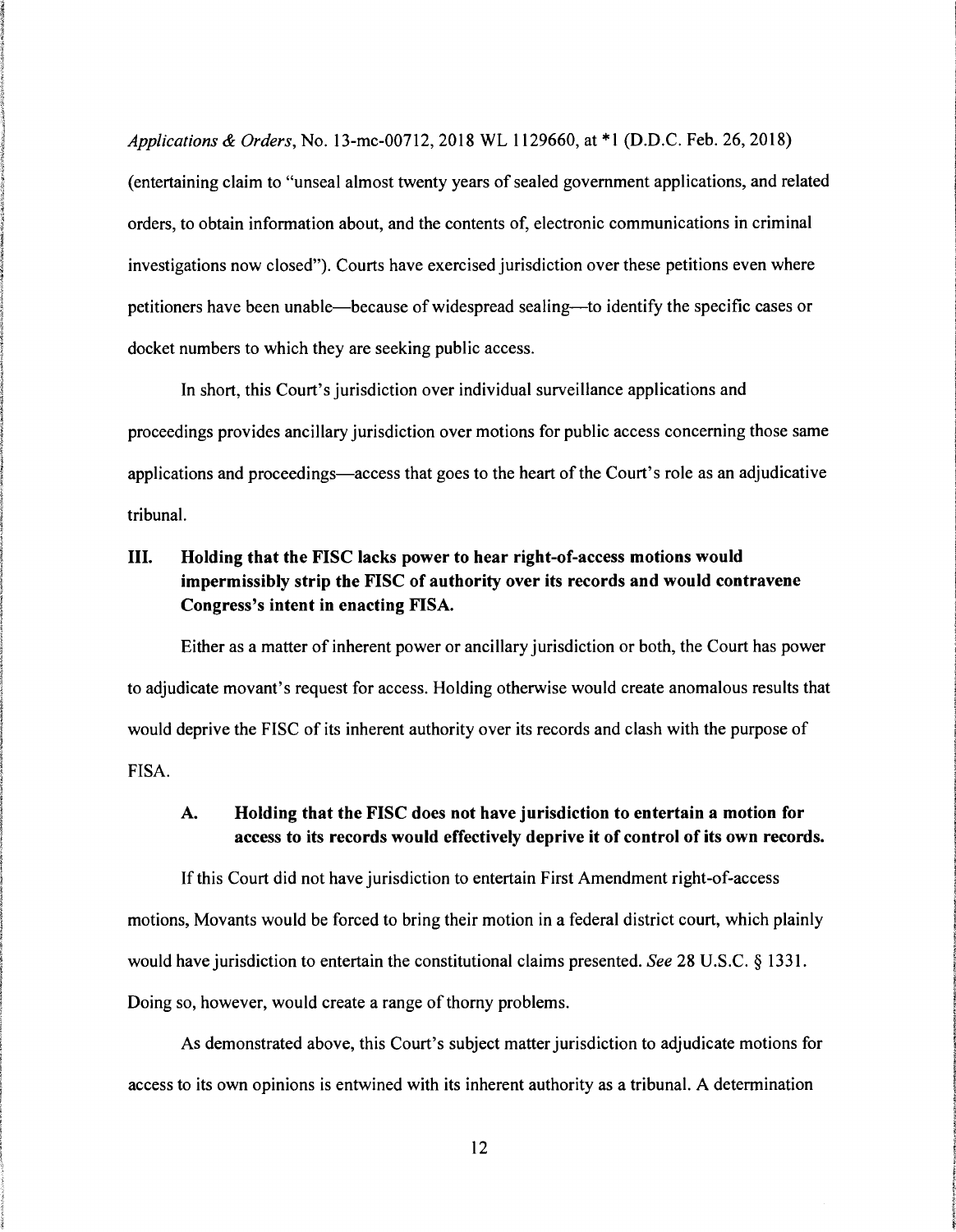that the FISC lacks jurisdiction to consider Movants' application would suggest that it is, despite its Article III status, a lesser "court." While the rule in *other* Article III courts is that court files that "remain under the aegis of the court ... are superintended by the judges who have dominion over the court," *Gambale*, 377 F.3d at 141, a ruling against the FISC's jurisdiction here would mean that this Court lacks the same "aegis" and "dominion" over the matters that come before it. Indeed, it would also imply that this Court lacks authority to supervise litigants, enforce orders, and even to publish its own opinions-in direct conflict with the "inherent authority" explicitly contemplated by the statute, 50 U.S.C. *§* 1803(h), and the Court's (and the FISCR's) past practice, as described above.

**www.autoch.com/www.autoch.com** the concentractives

**Recording to Automobile ISSUED: AND THE CONTRACTOR** 

**Vertex Redeem and Colombia INVESTIGATION INTERNATIONAL CONTROL ICO MARK WANTED** 

**INVESTIGATION** 

istorial and resonance

**B-STVACTS-VANTUSERY INTERNATION 120.00** الا<br>الألقا *INSURFECTION* **" IS TO PERFECT THREE IS TOO** 

i **Kingdom International** a the fact ~ ~

**IN AN AN AN AN AN AN AN AN AN AN AN AN the Access of** ~ • 10 000 000 000 000 \$:

*<i><u>thermal controls*</u> **INDIANAMEN Information** *<i><u>the Channel</u>* **INTERNATION** 

**face-index INTERNATIONAL** , ~

The exercise of jurisdiction by a federal district court would also disturb ordinary principles of comity and deference among courts of coordinate jurisdiction. Indeed, it would not only invite, but practically ensure, duplicative litigation in multiple *other* courts over materials authored, stored, distributed, and managed by *this* one. *See, e.g., Colo. River Water Conservation Dist. v. United States,* 424 U.S. 800, 817 (1976) ("As between federal district courts, ... the general principle is to avoid duplicative litigation."); *see also Pacesetter Sys., Inc. v. Medtronic, Inc.,* 678 F .2d 93, 94-95 (9th Cir. 1982); *Great N Ry. Co. v. Nat 'l R.R. Adjustment Bd., First Div.,* 422 F .2d 1187, 1193 (7th Cir. 1970); W. *Gulf Mar. Ass 'n v. ILA Deep Sea Local 24, et al.,*  751 F.2d 721, 728 (5th Cir. 1985). A district court's exercise of jurisdiction over disputes concerning FISC opinions may also require the district court to adjudicate issues concerning FISC rules and procedures, over which this Court has statutory authority. 50 U.S.C. *§* 1803(g)(l). Such a tortured result strongly suggests that a holding against jurisdiction here would be erroneous. In fact, outside of this Court, the government has agreed that the prospect of other district courts entertaining claims to this Court's records would interfere with the basic and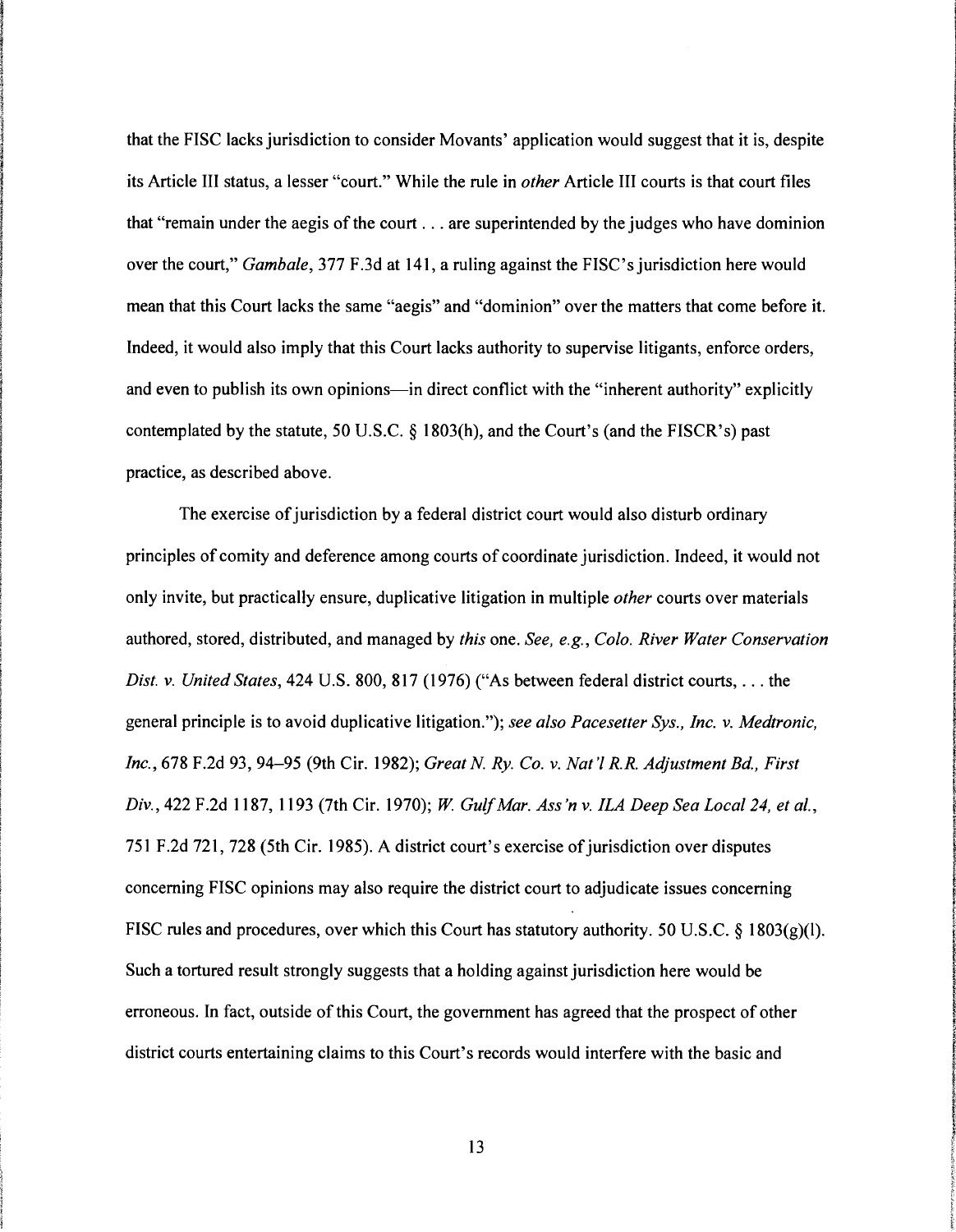inherent relationship this Court has with its own cases and files. In ongoing litigation in the Northern District of California, the government recognized that this Court was best positioned to determine whether its own orders need remain secret. It urged the district court, in the interests of "comity and orderly judicial administration," *not* to exercise its jurisdiction over First Amendment claims related to FISA orders received by the plaintiff. Defs.' Notice of Mot. & Partial Mot. to Dismiss at 13, *Twitter, Inc. v. Holder,* No. 14-cv-4480 (N.D. Cal. Jan. 9, 2015) (ECF No. 28). These concerns about intruding upon the authority of other courts to control their own records are common: in considering a petition to unseal surveillance documents, one magistrate judge concluded that she lacked authority to "reverse the sealing orders of other judges in this district." Order at 3, *In re Petition of Jennifer Granick* & *Riana Pfefferkorn,* No. 16-mc-80206-KA W (N.D. Cal. June 23, 2017) (ECF No. 36). While there may be cases in which a court could properly exercise jurisdiction over claims related to matters originating in a sister court (including this one), such a proceeding would clearly not be undertaken lightly.

Requiring Movants to pursue the relief sought here in one of the federal district courts would require those courts to engage in an unusual form of collateral review and would impinge on this Court's authority over its proceedings, rules, and procedures. Moreover, for the reasons explained below, this Court is the Article III court best equipped to assess---on the merits-whether its own opinions must be withheld in whole or in part from the public.

## B. Holding that the FISC does not have jurisdiction to entertain right-of-access motions would contravene Congress's intent to vest expertise on FISA matters in the FISC.

In enacting FISA, Congress sought to ensure that a specialized tribunal would develop expertise in foreign intelligence surveillance matters-an expertise that extends to motions seeking public access to the Court's records. As the House Report observed, a specialized court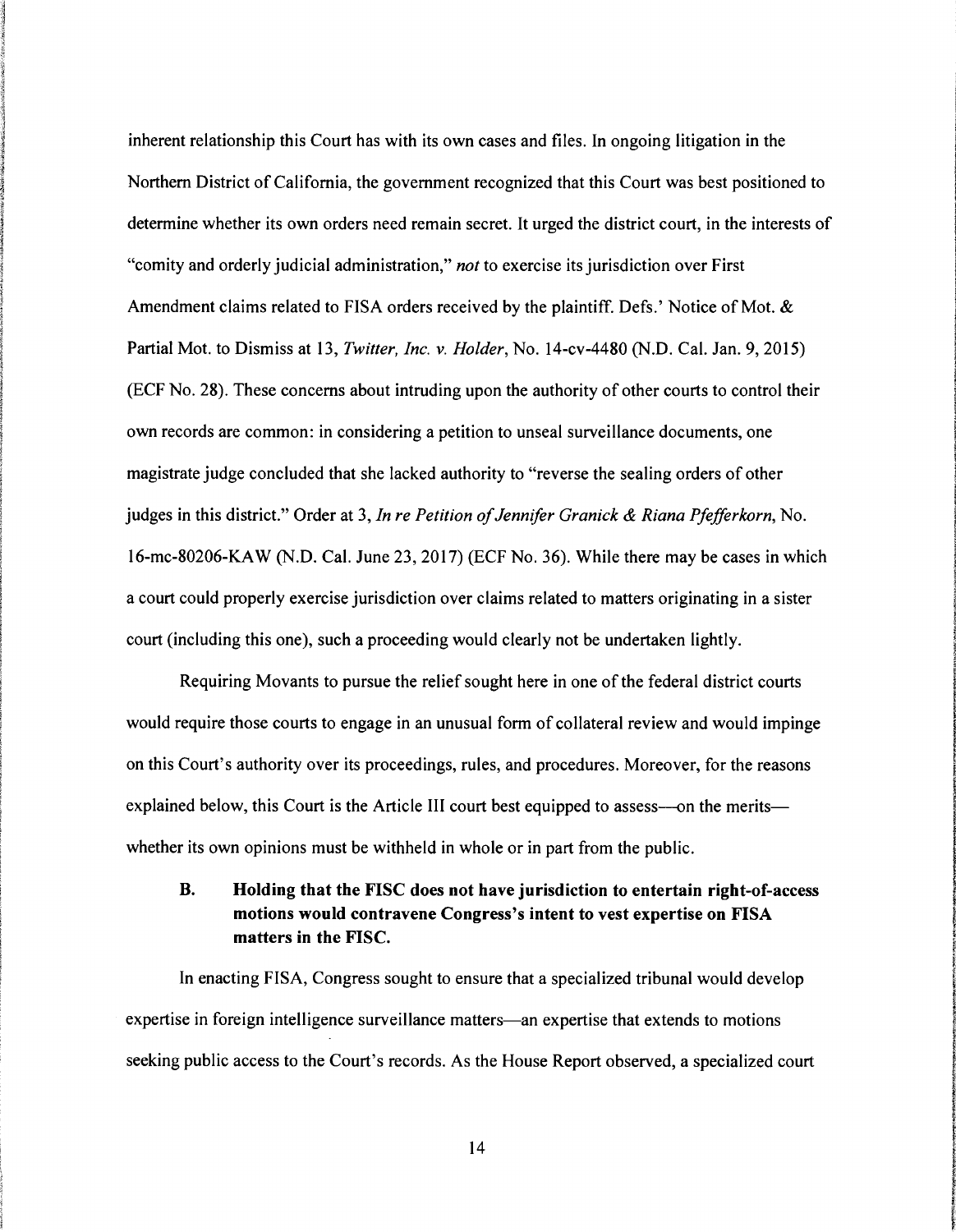would "likely ... be able to put claims of national security in a better perspective and to have greater confidence in interpreting this bill than judges who do not have occasion to deal with the surveillances under this bill." H.R. Rep. No. 95-1283, at 91 (1978). Similarly, the Senate explained that "[t]he need to preserve secrecy for sensitive counterintelligence sources and methods justifies ... consolidation of judicial authority in a special court." S. Rep. No. 95-701, at 12 (1978), *as reprinted in* 1978 U.S.C.C.A.N. 3973. At the same time, as noted above, Congress explicitly recognized the FISC's inherent authority to "establish such rules and procedures, and take such actions, as are reasonably necessary to administer [its] responsibilities under this chapter." 50 U.S.C.  $\S$ § 1803(g)(l), (h). Congress's intent to vest this Court with specialized expertise, while preserving its inherent authority as an Article III court, leaves jurisdiction over this motion where it logically belongs: with the FISC itself, which of course has close familiarity with its own opinions and proceedings.

in the second con-**Increase control** *SALES* **Services** 

**INSTRUCTION** IN AN OVERWORKS

**ISBN 0-100-0-0-0-0-0-0-0-0** 

**INCORPORATION** PETROLOGICALLY **Including Property Act on** Ontario Ra Assemblations.com **STRANG INTERNATIONAL ARRAIGN PARTNERS INTERNATION** I ' **IMPROVEMENT** 

*<i><b><i>DESTRUSSION* **INTERNATIONAL** 

**IN THE CONTRACTOR OF A STATE OF A STATE OF A STATE OF A STATE OF A STATE OF A STATE OF A STATE OF A STATE OF A** 

**INTERNATIONAL INCORPORATION INVESTIGATION** 

**INSURANCES INSTRUCTION ISLANDING** £ **industrial Including Contracts The property of** !

The fact that a specialized tribunal has subject matter jurisdiction over a limited set of claims does not strip it of the authority inherent to the exercise of judicial power. Other courts of specialized jurisdiction have adjudicated motions seeking access to their records on authority similar to FISC's own. For instance, bankruptcy courts, which are established under Article I and whose power is limited to cases arising under Title 11 of the U.S. Code, *see* 28 U.S.C. § 157, have exercised jurisdiction over right-of-access motions brought by non-parties. *See, e.g., In re Alterra Healthcare Corp.,* 353 B.R. 66 (holding that the court had jurisdiction over newspaper's challenge to sealing orders because the motion was "a core proceeding over which the Court has subject matter jurisdiction pursuant to 28 U.S.C. §§ 1334(b) & 157(b)(2)(A)"); *In re Bennett Funding Grp., Inc.,* 226 B.R. 331 (Bankr. N.D.N.Y. 1998); *In re Symington,* 209 B.R. 678 (Bankr. D. Md. 1997).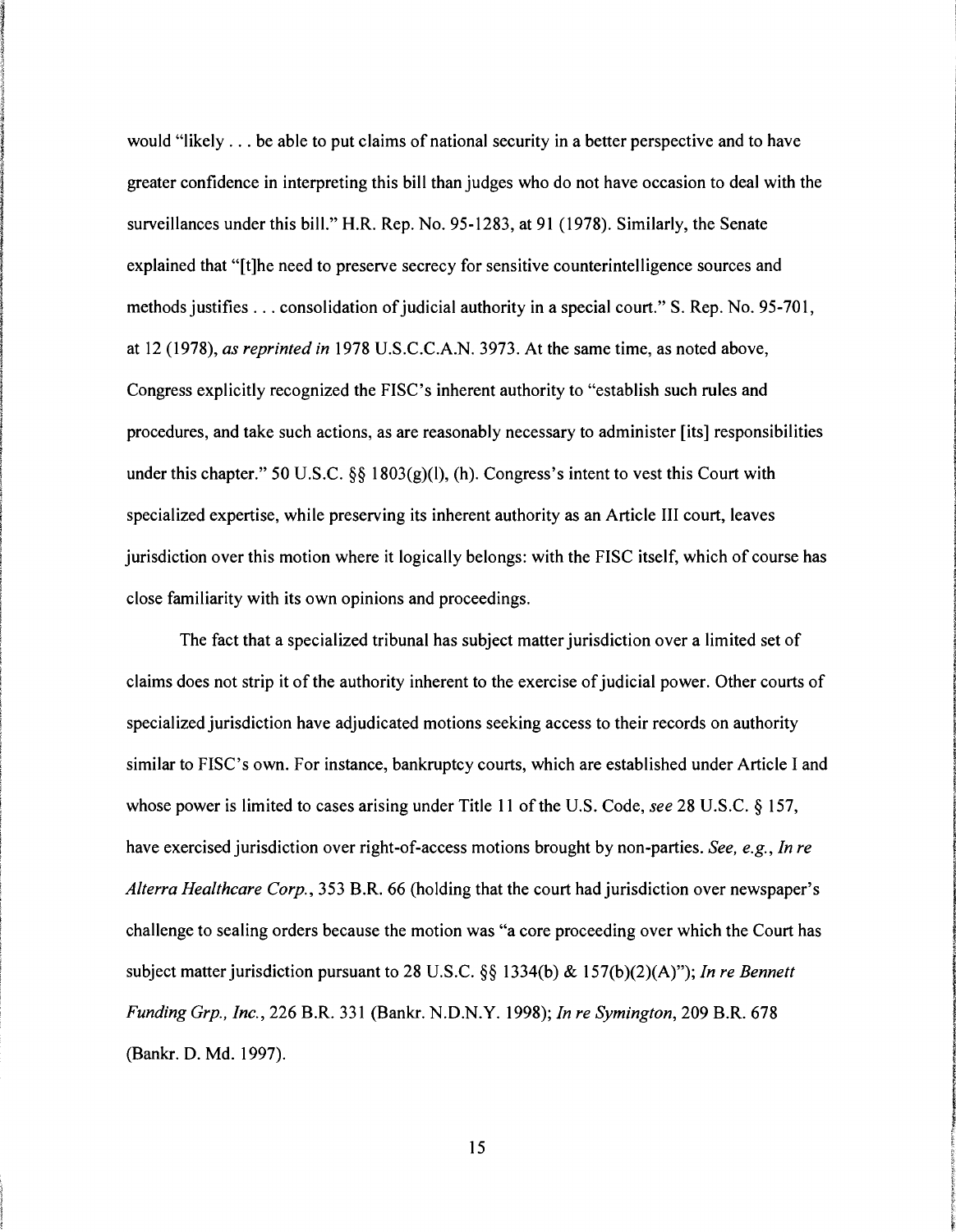The analogy to bankruptcy proceedings is instructive: bankruptcy courts have repeatedly exercised jurisdiction over right-of-access motions, despite their limited subject matter jurisdiction, and have thus been able to effectuate their own inherent authority over their judicial records. Likewise, Congress intended for this Court to develop institutional competence in FISArelated proceedings, and the Court is well-equipped to adjudicate Movants' access motion.

While Congress may "limit the exercise of the inherent power of courts by statute and rule," the Supreme Court has made clear that courts "do not lightly assume that Congress has intended to depart from established principles such as the scope of a court's inherent power." *Chambers,* 501 U.S. at 47; *see Lin v. DOJ,* 473 F.3d 48, 53 (2d Cir. 2007) ("[B]efore we will conclude that Congress intended to deprive us of our inherent powers, we require something akin to a clear indication of legislative intent."). 8 Far from stripping this Court of its inherent powers, however, Congress explicitly preserved that authority. 50 U.S.C. § l 803(g), (h). Holding that this Court lacks jurisdiction to decide a motion seeking publication of its own opinions would divest the FISC of the inherent judicial authority recognized in FISA. And it would undermine the specialized expertise that Congress sought to create in this Court.

## IV. Public disclosures of FISC opinions over the past four years support Movants' motion on the merits.

In the time since this motion was originally briefed in 2013, developments across all three branches of government confirm the logic of affording public access to the FISC's opinions. This movement toward disclosure more closely aligns the FISC with the well-

<sup>&</sup>lt;sup>8</sup> Indeed, "[s]ome elements of [courts'] inherent authority are so essential to '[t]he judicial Power,' U.S. Const., Art. III, § 1, that they are indefeasible," and Congress may only "specify the manner in which [those] ... powers ... will be exercised, so long as the effectiveness of those powers is not impaired." *Chambers,* 501 U.S. at 59-60 (Scalia, J., concurring). That is the case here, where the Court's power over its own opinions and records is at stake.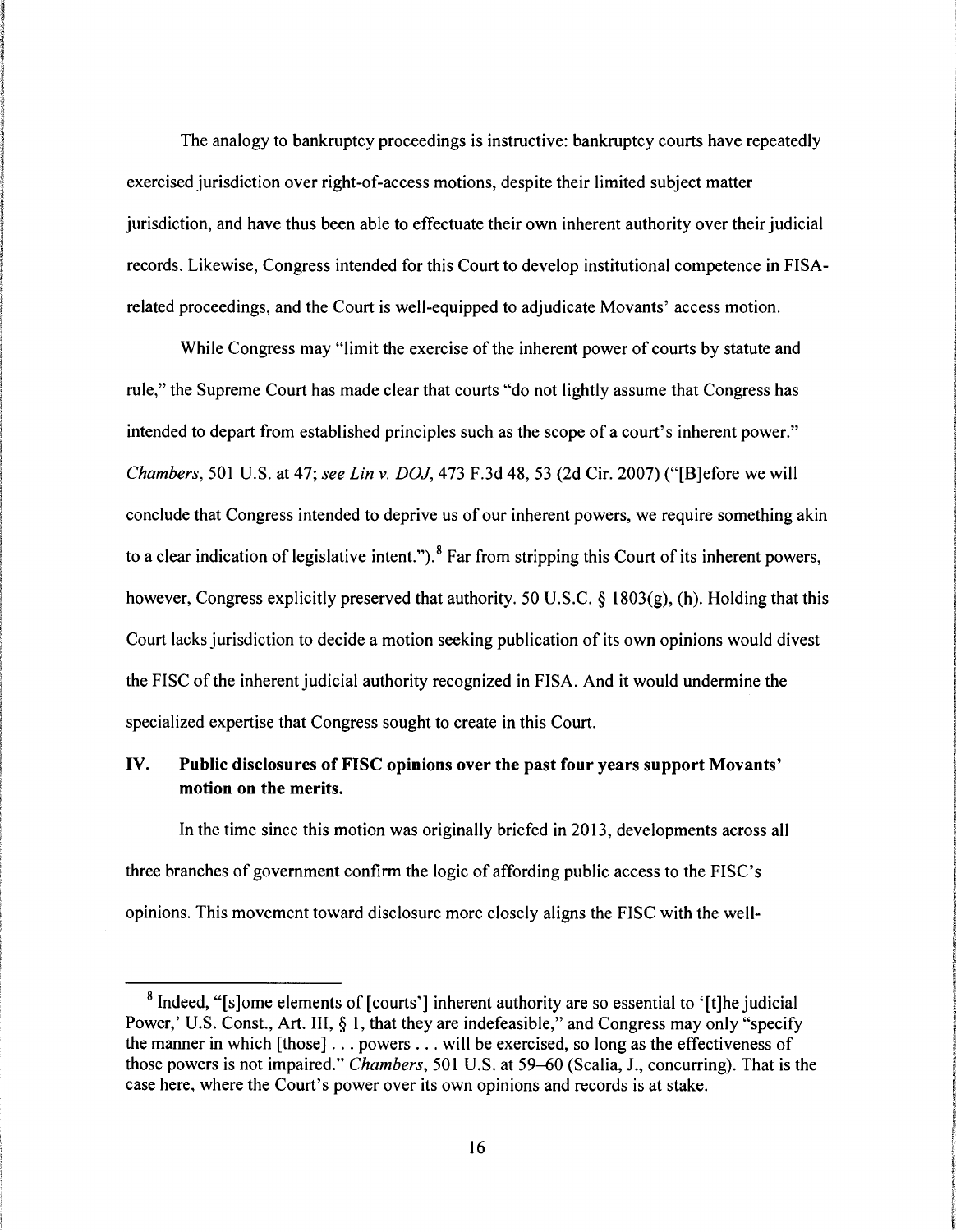established history of public access to judicial opinions, *see* Mot. for Release of Court Records 16–21, and supports Movants' claim on the merits.<sup>9</sup>

When Movants filed their motion in November 2013, only a handful of the FISC's opinions had been released in the Court's 35-year history. In the past four years, however, dozens of opinions and more than one hundred orders have been released, as the FISC, the Executive Branch, and Congress acknowledged the benefits of making the Court's legal reasoning available to the public. *See* Appendix, Br. of Amicus Curiae Laura Donohue, *In re Certification of Questions of Law, No.* 18-01 (FISCR Feb. 23, 2018), https://perma.cc/V6W6-X47V; Letter from Hon. John D. Bates, Dir. of the Admin. Off. of U.S. Courts, to Hon. Patrick J. Leahy at 6 (Aug. 5, 2014), https://perma.cc/Y5QS-BHP6 ("[R]ecent experience shows that the preparation and release of *redacted* opinions can, in some cases, contribute to public understanding of the FISA courts' work." (emphasis in original)). A number of these releasesincluding two of the opinions at issue in this motion-were initiated by the FISC itself and were posted to the Court's public electronic docket, which did not exist prior to 2013. *See* Eagan Opinion; McLaughlin Opinion. Similarly, the Court has rightly treated its judicial opinions addressing Movants' access motions as presumptively public, even before passage of the USA FREEDOM Act. *See, e.g., In re Section 215 Orders,* 2013 WL 5460064, at \*7; Opinion and Order Directing Declassification of Redacted Opinion, *In re Section 215 Orders,* No. Misc. 13- 02 (FISC Aug. 7, 2014), http://l.usa.gov/lyekctM. In this way, the FISC already routinely publishes certain subsets of its opinions just as other Article III courts publish their opinions.

Over the past four years, both the Executive Branch and Congress have also recognized the logic of releasing significant opinions of this Court to the public. The Privacy and Civil

<sup>9</sup>*See also* Br. of Amicus Curiae Laura Donohue at 2-27, *In re Certification of Questions of Law,* No. 18-01 (FISCR Feb. 23, 2018), https://perma.cc/2WUJ-R7SA.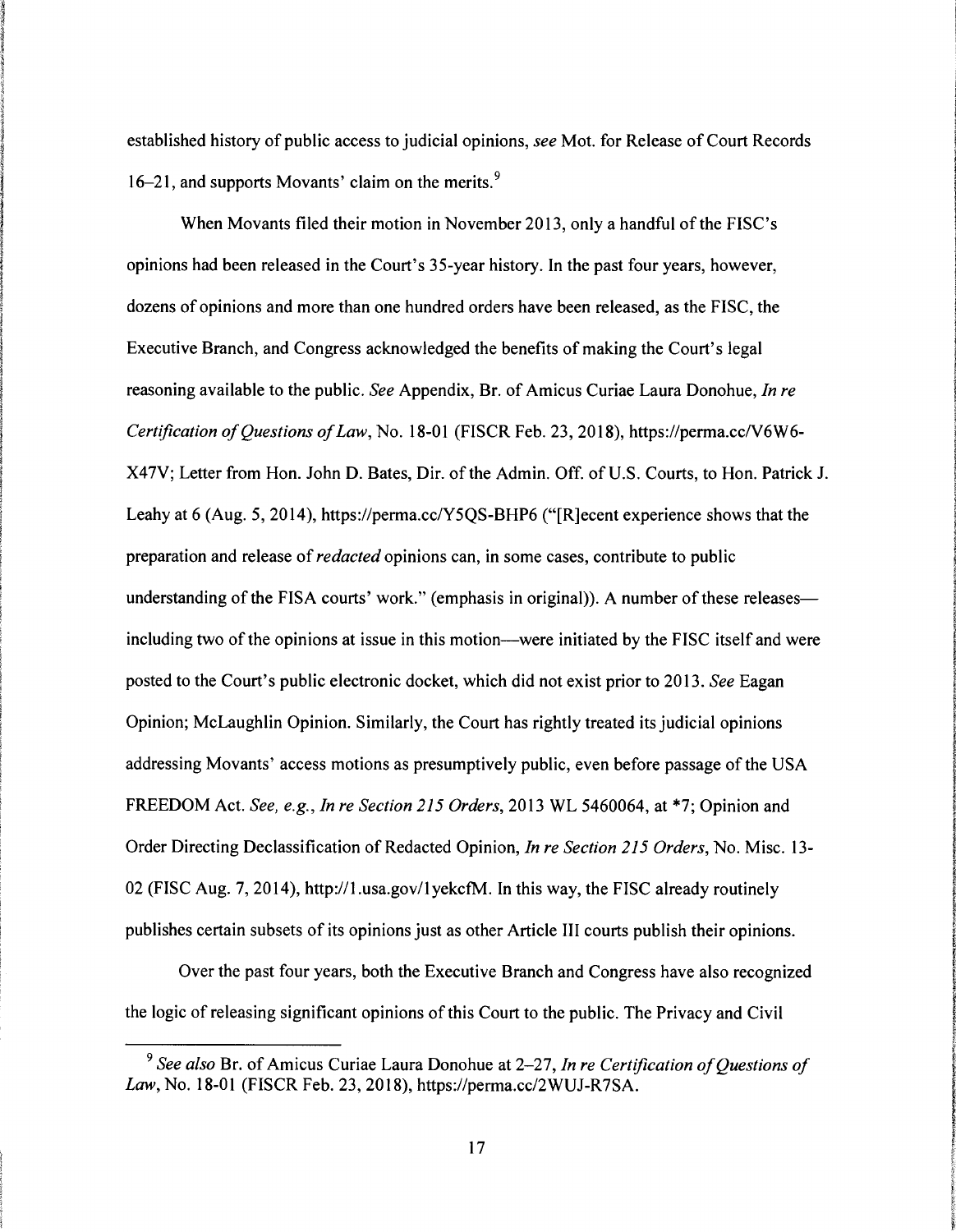Liberties Oversight Board, in preparing its report on the bulk telephony program, reviewed a number of the FISC's opinions and on that basis called for greater public disclosure: "[T]hese opinions describe (often in very accessible language) the scope of the government's authority and the ways in which that authority is implemented in contexts affecting the rights of Americans. There is thus public interest in the disclosure of these opinions." Privacy and Civil Liberties Oversight Board, *Report on the Telephone Records Program Conducted Under Section 215* 199-200 (Jan. 23, 2014), https://perma.cc/W4HA-S5QV. The President's Review Group issued a similar recommendation. "[I]n order to further the rule of law, FISC opinions or, when appropriate, redacted versions of FISC opinions, should be made public in a timely manner, unless secrecy of the opinion is essential to the effectiveness of a properly classified program." President's Review Group on Intelligence & Communications Technologies, *Liberty* & *Technology in a Changing World* 206-07 (Dec. 12, 2013), https://perma.cc/2LLX-H2ZN. In June 2015, as part of the USA FREEDOM Act, Congress responded to these calls for greater transparency by directing the government to publicly release significant opinions of this Court to the greatest extent practicable. 10 *See* 50 U.S.C. § 1872.

These developments reinforce Movants' arguments on the merits. They evince the same logic that has motivated the long history of public access to judicial opinions in this country: a recognition that, in a democracy committed to the rule of law, *publication* of judicial decisions is an essential corollary to judicial decisionmaking. *See, e.g., Nash v. Lathrop,* 142 Mass. 29, 35- 36 (1886) (cited by *Banks v. Manchester,* 128 U.S. 244, 253-54 (1888) (Blatchford, J.)); *Lowenschuss,* 542 F.2d at 185. As Movants have argued previously, the fact that certain FISC opinions contain classified information may affect the Court's ultimate determination of what

<sup>&</sup>lt;sup>10</sup> Uniting and Strengthening America by Fulfilling Rights and Ensuring Effective Discipline Over Monitoring Act ("USA FREEDOM Act"), Pub. L. No. 114-23, 129 Stat. 268 (2015).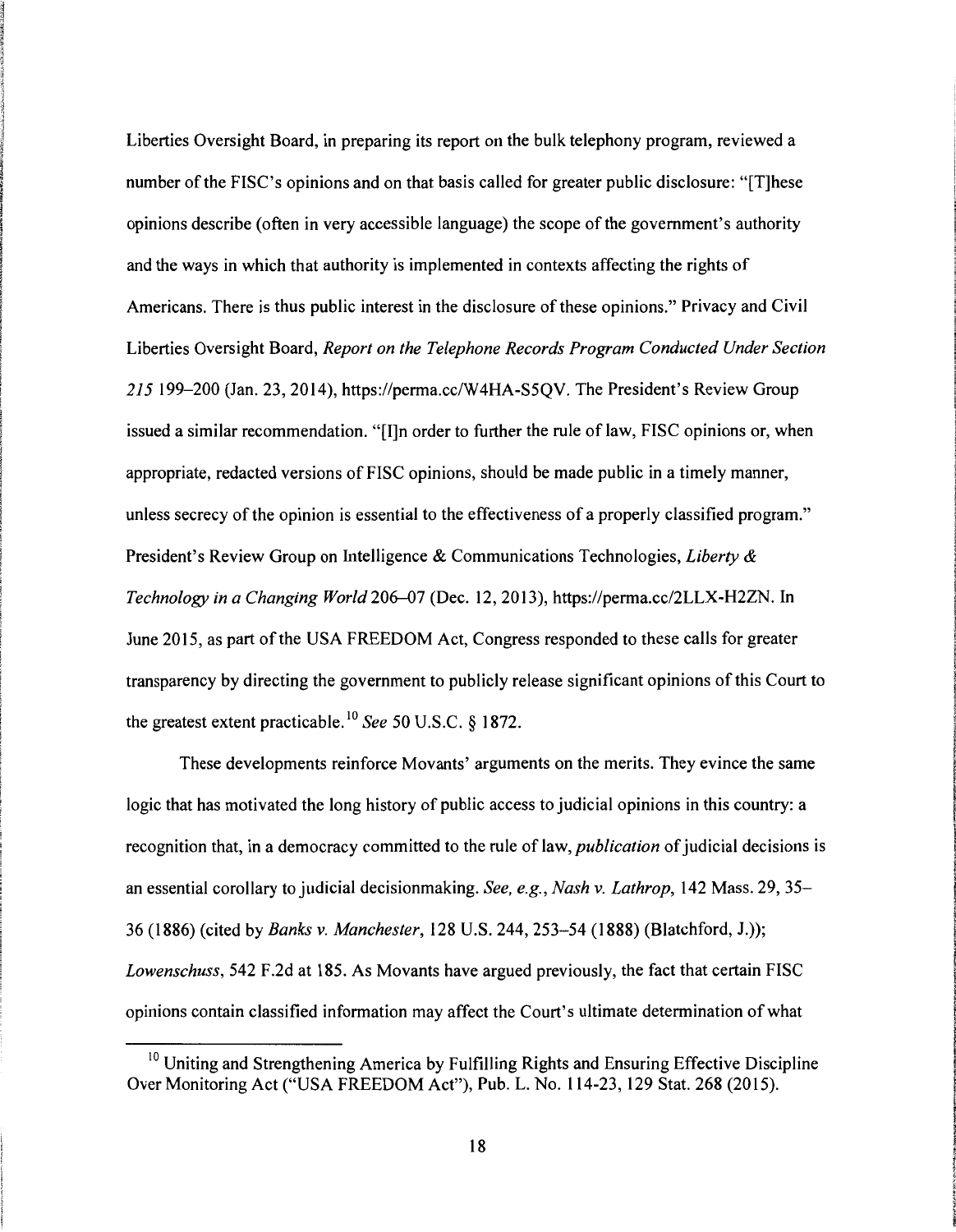may be withheld from the public, but it does not place these opinions altogether beyond the reach of the First Amendment. Movants' Reply Br. 8-10 (citing cases where courts applied First Amendment right of access to opinions containing classified information).

### **Conclusion**

For the foregoing reasons, Movants respectfully request that the Court release the judicial opinions at issue with only those limited redactions that meet the strict test for overcoming the constitutional right of public access.

Dated: June 13, 2018

David A. Schulz Hannah Bloch-Wehba John Langford Media Freedom & Information Access Clinic<sup>\*</sup> Abrams Institute Yale Law School P.O. Box 208215 New Haven, CT 06520 Phone: (203) 436-5827 Fax: (203) 432-3034 david.schulz@ylsclinics.org

Alex Abdo Jameel Jaffer Knight First Amendment Institute at Columbia University 475 Riverside Drive, Suite 302 New York, NY 10115 Phone: (646) 745-8500 alex.abdo@knightcolumbia.org

Respectfully submitted,

*Isl* Patrick Toomey

Patrick Toomey Brett Max Kaufman American Civil Liberties Union Foundation 125 Broad Street, 18th Floor New York, NY 10004 Phone: (212) 549-2500 Fax: (212) 549-2654 ptoomey@aclu.org

Arthur B. Spitzer Scott Michelman American Civil Liberties Union Foundation of the District of Columbia 915 15th Street NW, Second Floor Washington, D.C. 20005 Phone: (202) 457-0800 Fax: (202) 457-0805 artspitzer@acludc.org

*Counsel for Movants* 

<sup>•</sup> This memorandum has been prepared with the assistance of Yale Law School student, Christine D' alessandro. This brief does not purport to present the institutional views of Yale Law School, if any.